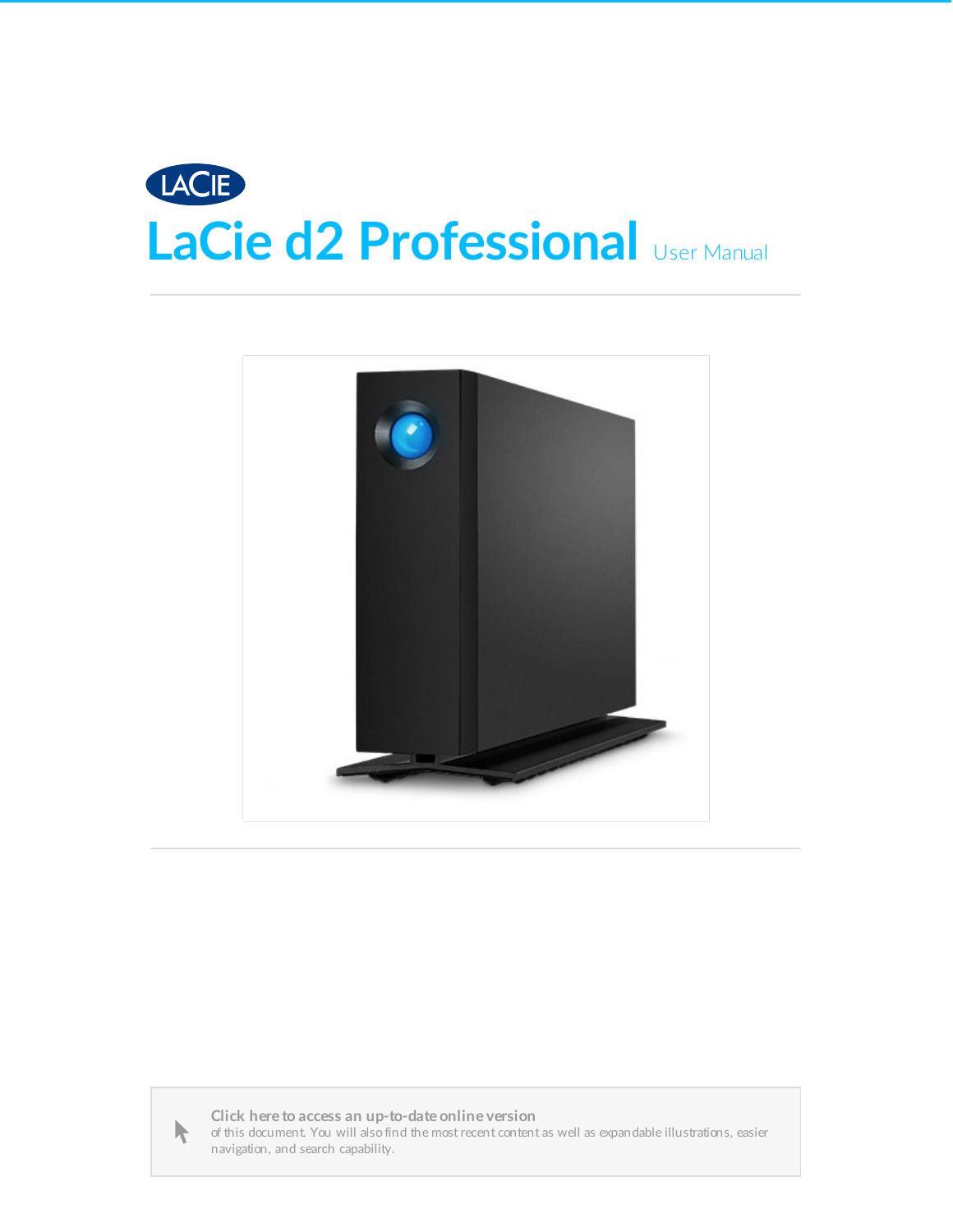### Contents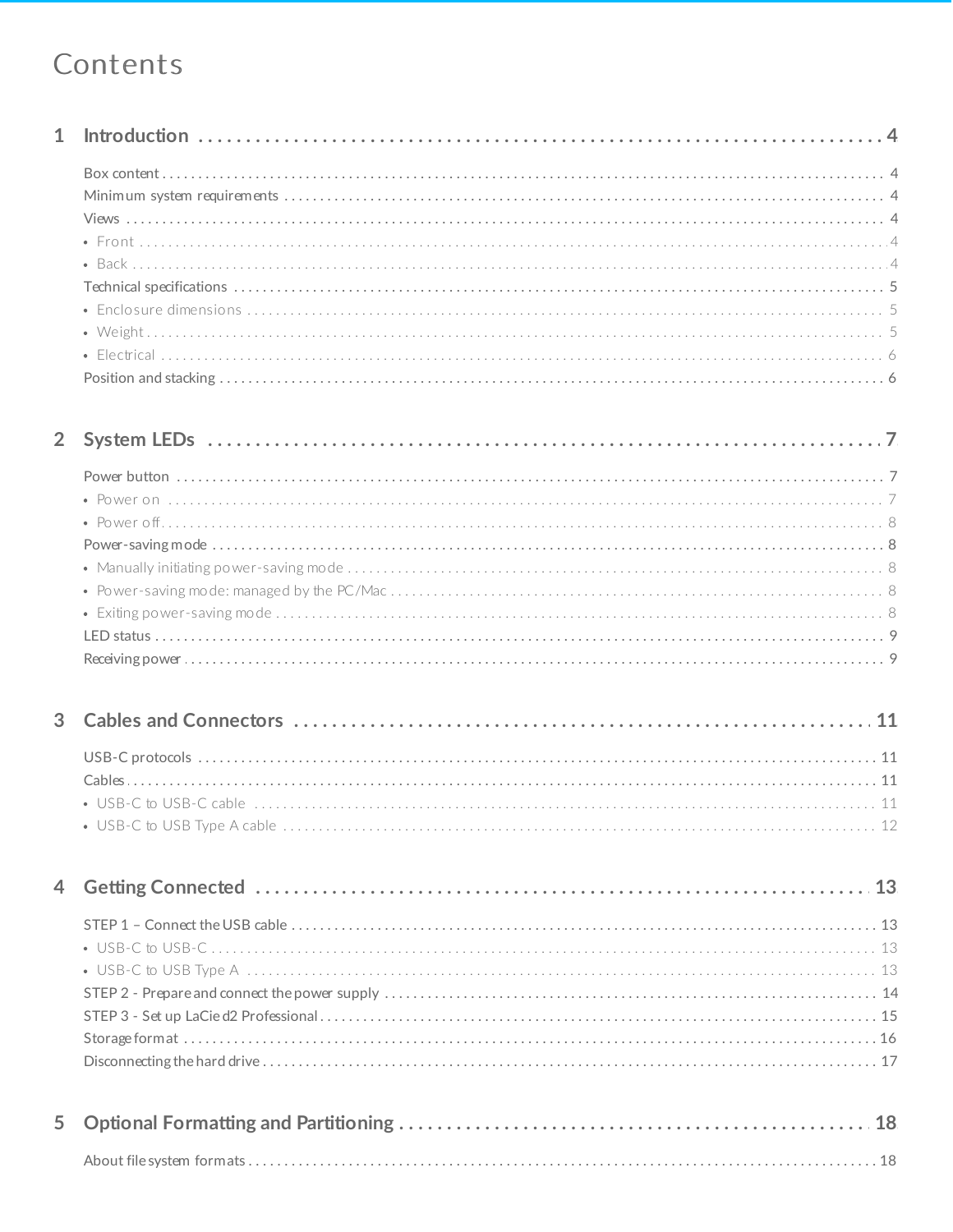| 6 Safely Remove LaCie d2 Professional From Your Computer  22 |  |
|--------------------------------------------------------------|--|
|                                                              |  |
|                                                              |  |
|                                                              |  |
|                                                              |  |

| 8 |  |
|---|--|
|   |  |
|   |  |
|   |  |
|   |  |
|   |  |
|   |  |
|   |  |
|   |  |
|   |  |
|   |  |
|   |  |
|   |  |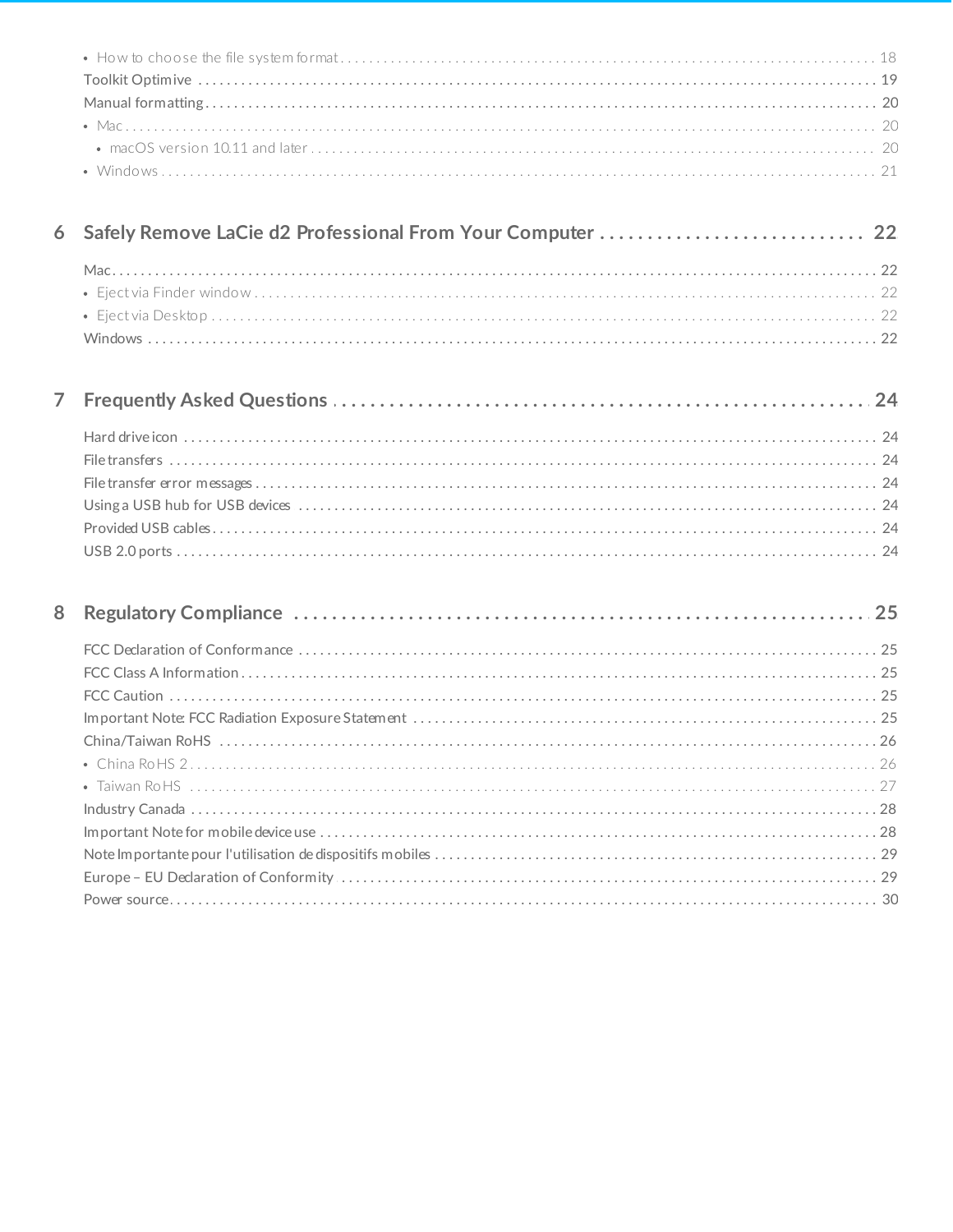# <span id="page-3-0"></span>Introduction

LaCie d2 Professional is ideal for professional editors, photographers and graphic artists who work with bandwidth-intensive content such as 4K video and 3D graphics.

For updated technical information about your device, visit [www.lacie.com/support/d2-pro](https://www.lacie.com/support/desktop-storage/d2-professional/).

### <span id="page-3-1"></span>**Box content**

- LaCie d2 Professional
- USB-C (USB 3.1 Gen 2) cable
- USB-C to USB 3.0/USB 2.0 adapter cable (compatible with Type A ports)
- External power supply
- Quick Install Guide

**Important**—Save your packaging. If you experience problems with your hard drive and want to exchange it, the hard drive must be returned in its original packaging.

### <span id="page-3-2"></span>**Minimum system requirements**

- Computer with a USB-C, USB 3.0 or USB 2.0 port
- Windows® 7 and later / macOS® 10.12 and later
- 600MB recommended

### <span id="page-3-3"></span>**Views**

<span id="page-3-4"></span>**Front Back**

<span id="page-3-5"></span>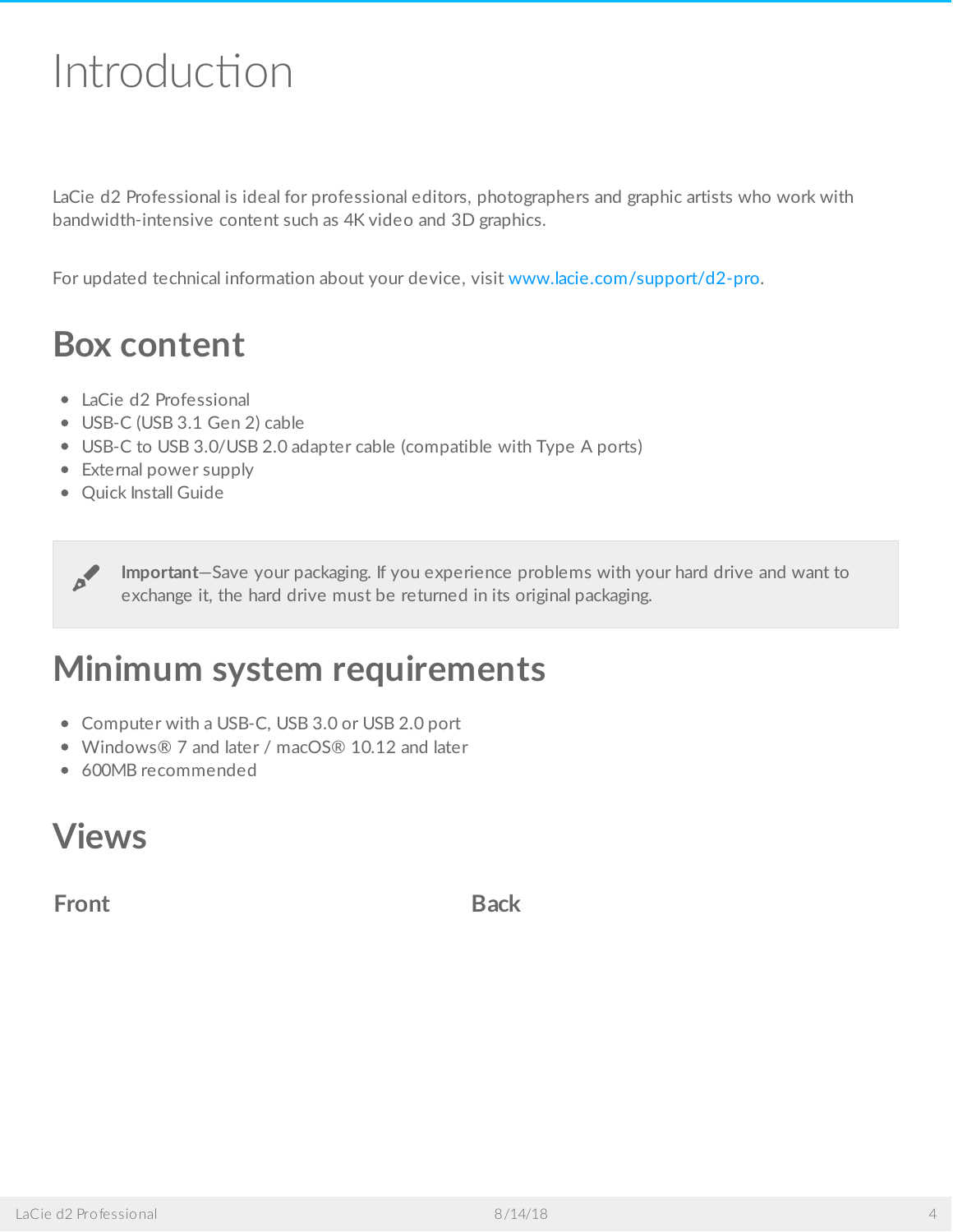



- 1. Multi-function status LED / power button
- 2. Vibration-dampening rubber feet
- 3. USB 3.1 Gen 2 port
- 4. Power supply connection
- 5. Kensington® lock slot

### <span id="page-4-0"></span>**Technical specifications**

### <span id="page-4-1"></span>**Enclosure dimensions**

| Side   | Dimensions (mm / in) |
|--------|----------------------|
| Width  | 60/2.36              |
| Height | 30/5.12              |
| Length | 195 / 7.68           |

### <span id="page-4-2"></span>**Weight**

| <b>Capacity</b> | Weight (kg / lbs) |
|-----------------|-------------------|
| 4TR             | 1.3/2.87          |
| 6TB             | 1.3/2.87          |
| 10TB            | 1.3 / 2.87        |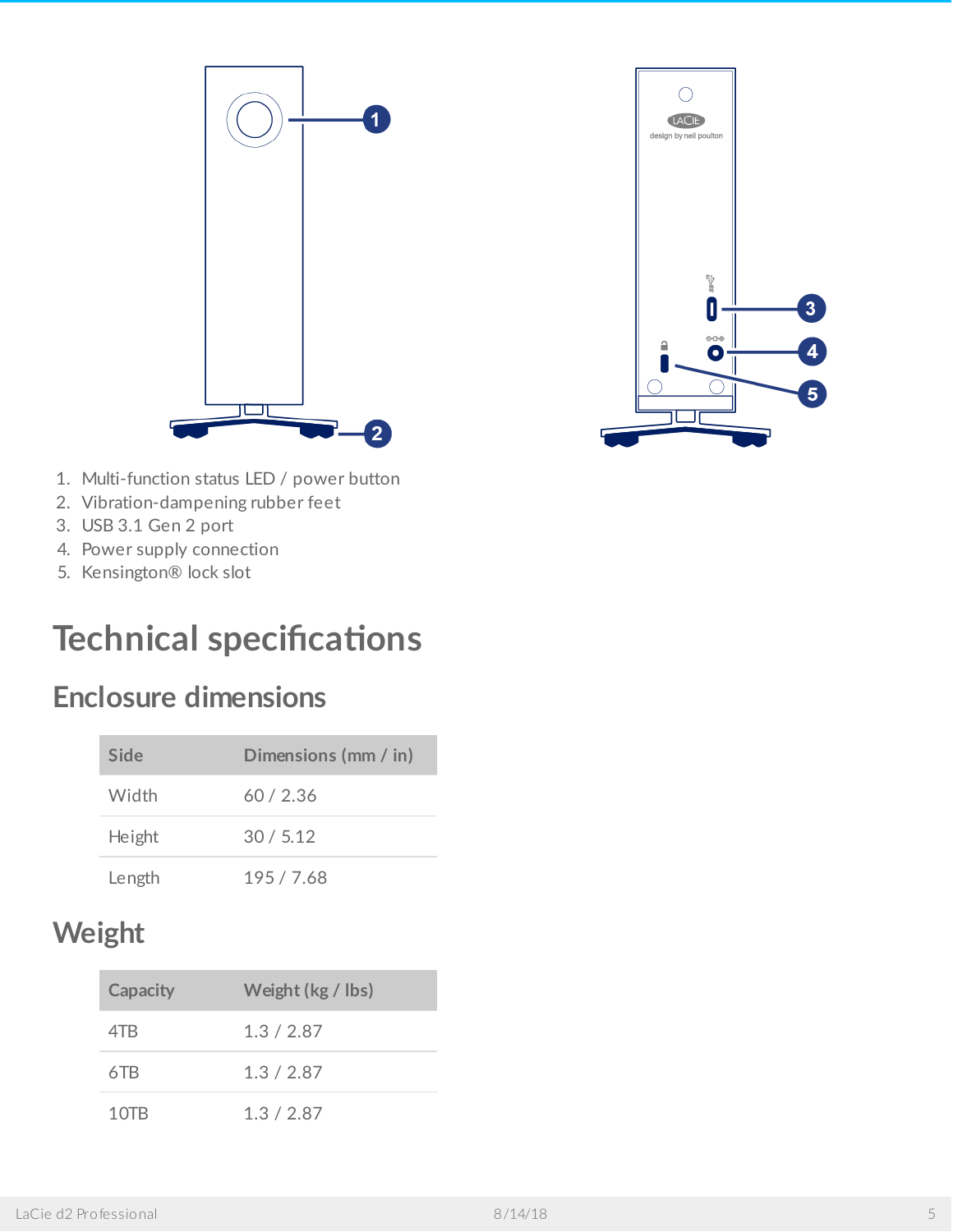### <span id="page-5-0"></span>**Electrical**

| Power supply                        |      |
|-------------------------------------|------|
| 100-240V                            |      |
| 50-60 Hz                            |      |
| <b>18W</b>                          |      |
| Power supply barrel dimensions (mm) |      |
|                                     |      |
| Inner diameter                      | 2.5  |
| Outer diameter                      | 5.5  |
| Length                              | 11.5 |

Use only the power supply provided with your LaCie d2 Professional. Power supplies from third-party devices and other LaCie products can damage your d2 Professional.

# <span id="page-5-1"></span>**Position and stacking**

Always make certain to place your LaCie d2 Professional on a flat, even surface that can support the heat output and airflow of a professional hard drive enclosure. For proper heat dissipation, d2 Professional is designed to stand upright. Do not place the enclosure on its side when it is powered on.

The device does not support stacking. Do not stack other drives, enclosures, or equipment on top of the enclosure.

The warranty for your d2 Professional will be voided if you:

- Stack d2 Professional on another device.
- Stack other drives, enclosures, or equipment on top of d2 Professional.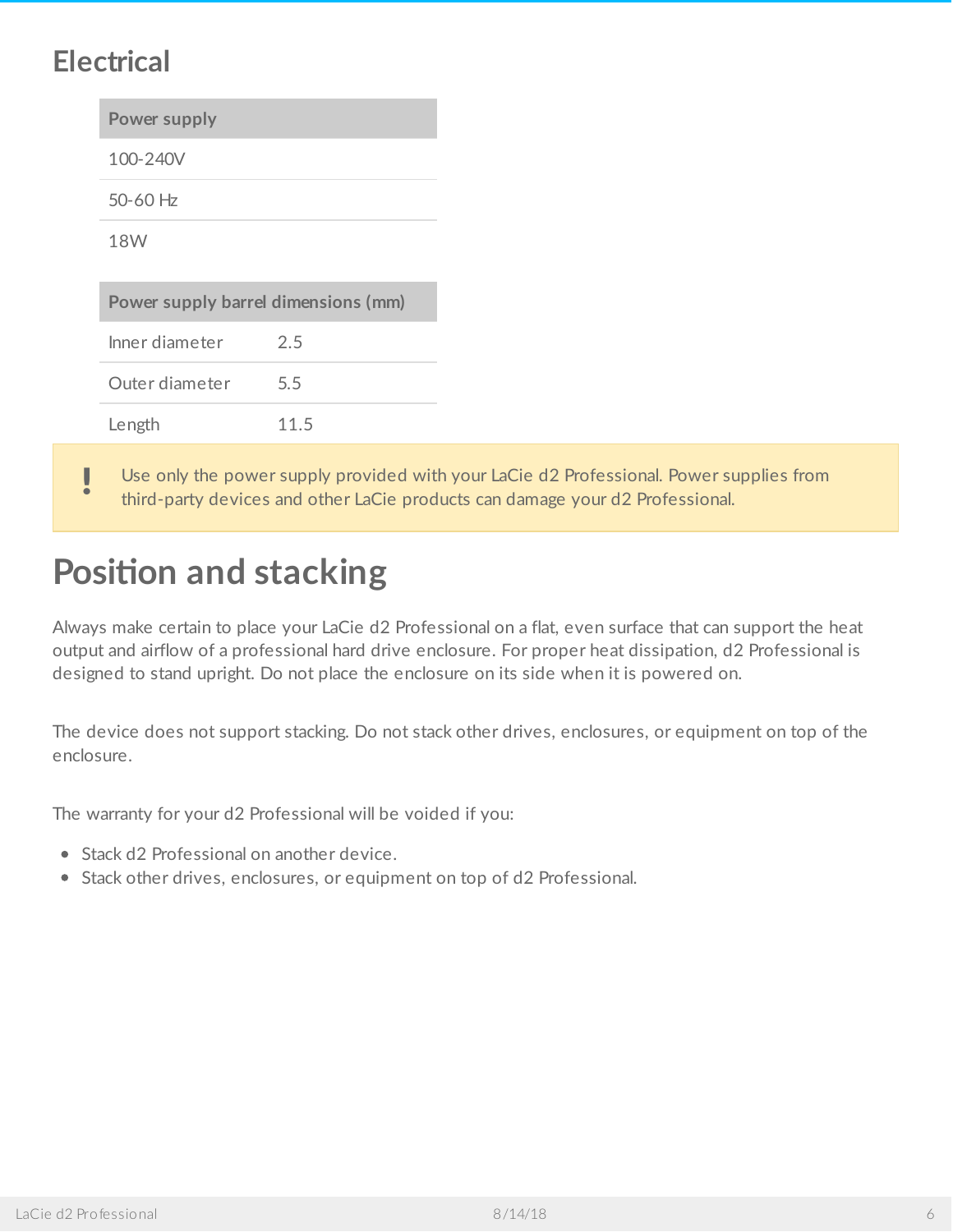# <span id="page-6-0"></span>System LEDs

LaCie d2 Professional features a multi-functional LED and power button on the front of the enclosure.



### <span id="page-6-1"></span>**Power** button

### <span id="page-6-2"></span>**Power on**

In most instances, d2 Professional powers on automatically when connected to a computer and an active power source. However, the LED button can be used to power on the device if the following two conditions are met:

- The device was powered off using a long press.
- The device remains connected to the computer's USB port and an active power source.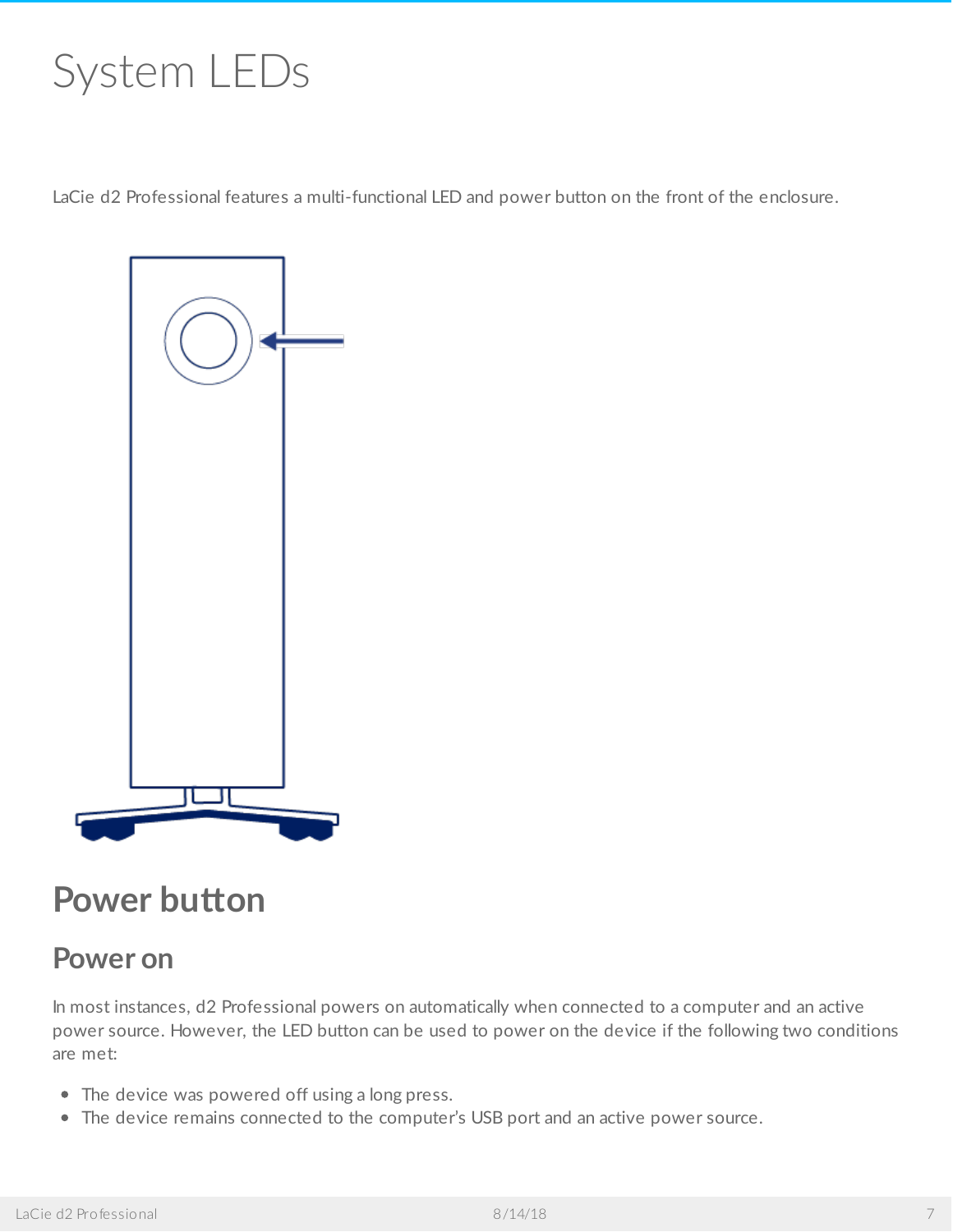To power on the device, push the LED button for one second.

### <span id="page-7-0"></span>**Power off**

Follow the steps below to turn the device off:

- 1. Make certain that d2 Professional's volumes are not being accessed.
- 2. Eject the volumes. See Safely Remove LaCie d2 [Professional](https://www.lacie.com/manuals/d2-pro/safely-remove-lacie-d2-pro/) From Your Computer for instructions. Once the volumes have been properly ejected, the device enters power-saving mode.
- 3. Apply a long press (minimum four seconds) to the LED button. The LED turns solid blue before turning off.

## <span id="page-7-1"></span>**Power-saving mode**

Your d2 Professional can conserve energy by entering power-saving mode. The hard drive within the enclosure spins down to reduce power consumption when the device is in power-saving mode. Powersaving mode can extend the life of the hard drive by sparing it from working during extended periods of inactivity.

### <span id="page-7-2"></span>**Manually initiating power-saving mode**

You can place d2 Professional in power-saving mode using the LED button.

- 1. Make certain that d2 Professional's volumes are not being accessed.
- 2. Eject the volumes. See Safely Remove LaCie d2 [Professional](https://www.lacie.com/manuals/d2-pro/safely-remove-lacie-d2-pro/) From Your Computer for instructions. Once the volumes have been properly ejected, the device enters power-saving mode.
- 3. Apply a short press to the LED button. A short press lasts no longer than 1 second.

To wake up the device, apply another short press to the LED button.

### <span id="page-7-3"></span>**Power-saving mode: managed by the PC/Mac**

You can initiate power-saving mode on your computer.

- 1. Place the host computer into sleep mode.
- 2. **macOS**—Go to System Preferences > Energy Saver to enable sleep mode for hard drives.

**Windows**—Go to Control Panel > Hardware > Power Options > Choose a power plan > Change advanced power settings. Click on Hard disk and Turn off the hard disk after. Choose the time to spin down USB hard drives.

### <span id="page-7-4"></span>**Exiting power-saving mode**

To exit power-saving mode, review the table below: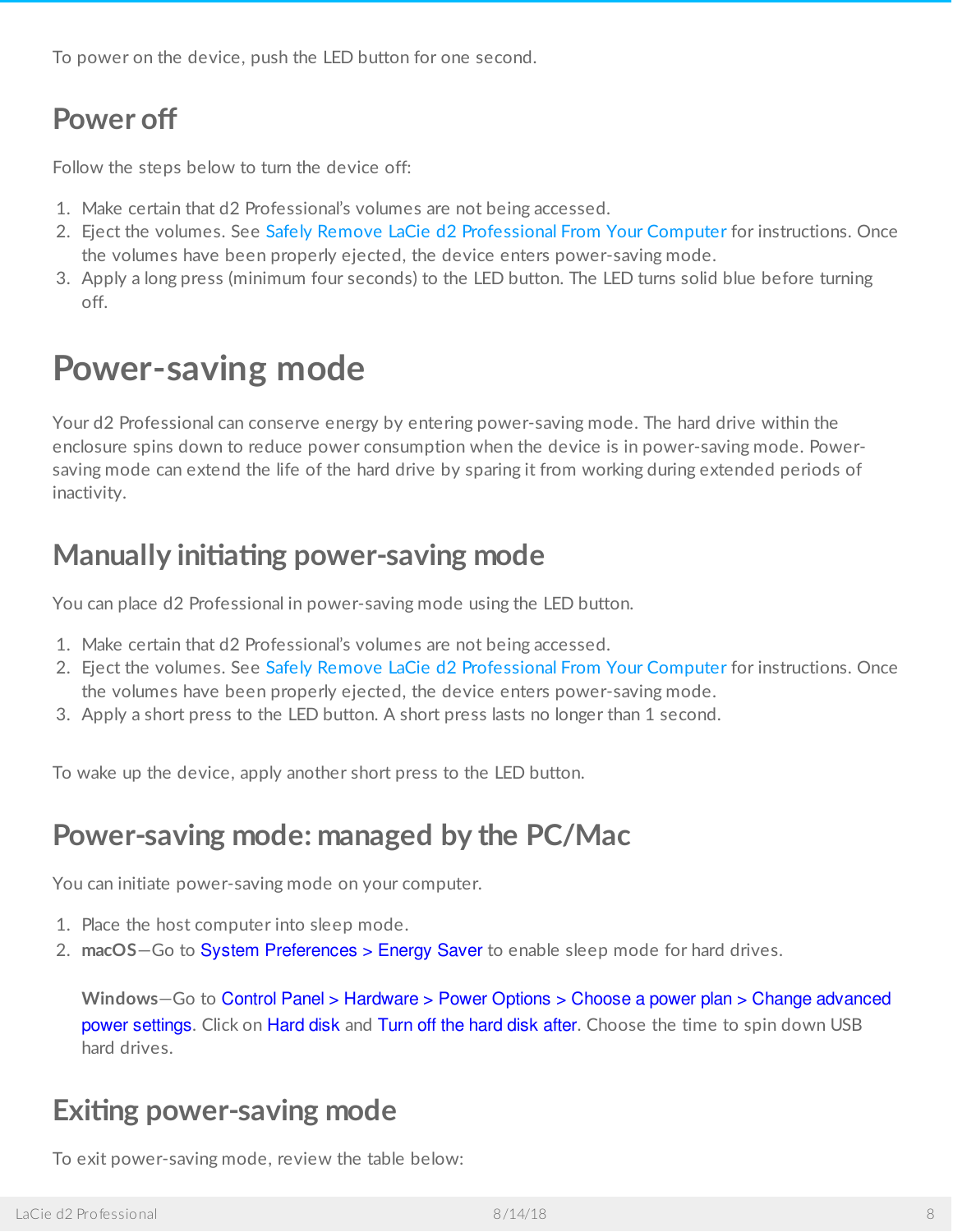| Entering power-saving mode                                                        | Exiting power-saving mode                                                                          |
|-----------------------------------------------------------------------------------|----------------------------------------------------------------------------------------------------|
| The host computer placed the product into<br>power-saving mode due to inactivity. | Access d2 Professional's volume on the host<br>computer. For example, copy files to its<br>volume. |
| The computer is in sleep mode.                                                    | Wake up the computer.                                                                              |

### <span id="page-8-0"></span>**LED status**

The LED helps you identify the general status of your d2 Professional.

| <b>LED</b>                                   | <b>State</b>                                                                                                                                                     |
|----------------------------------------------|------------------------------------------------------------------------------------------------------------------------------------------------------------------|
| Off                                          | The device is turned off. The USB-C cable is not connected to a computer<br>that is turned on and/or the power cable is not connected to a live power<br>outlet. |
| Solid blue                                   | Device is ready.                                                                                                                                                 |
| Blinking blue                                | During normal operation, the LED blinks to indicate access to the hard drive.                                                                                    |
| Slow blinking<br>blue, 10 second<br>interval | The device is in power-saving mode because the host computer is in sleep<br>mode.                                                                                |
| Fast blinking blue                           | Device is starting up or shutting down.                                                                                                                          |
| Blinking red, 1<br>second interval           | Temperature warning.                                                                                                                                             |
| Solid red                                    | Temperature critical.                                                                                                                                            |

### <span id="page-8-1"></span>**Receiving power**

LaCie d2 Professional powers on automatically when it meets the following two conditions:

- Connected directly to a computer. The computer must be powered on.
- Connected to a live power source via the included power supply.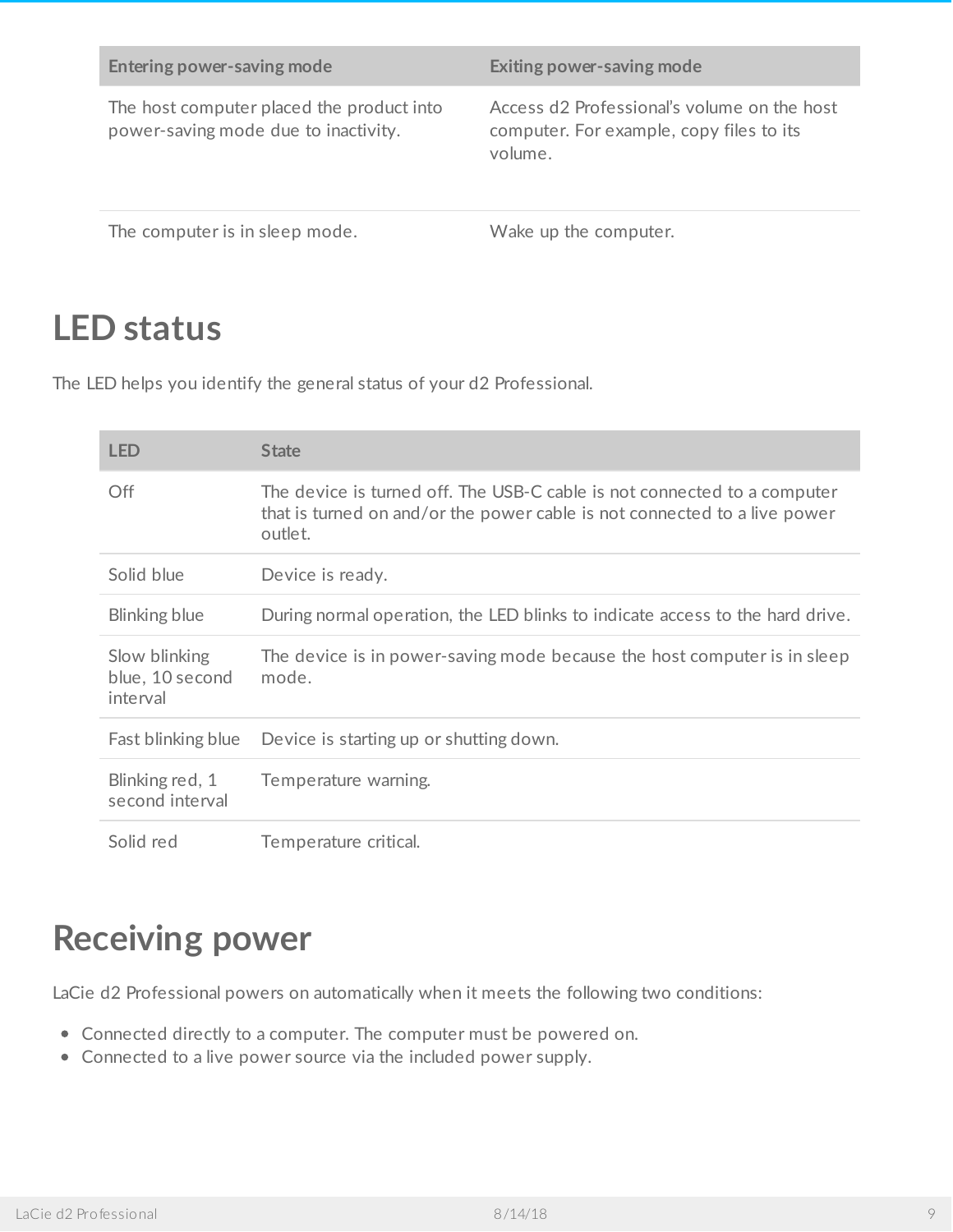Use only the power supply provided with your LaCie d2 Professional. Power supplies from third-party devices and other LaCie products can damage your d2 Professional.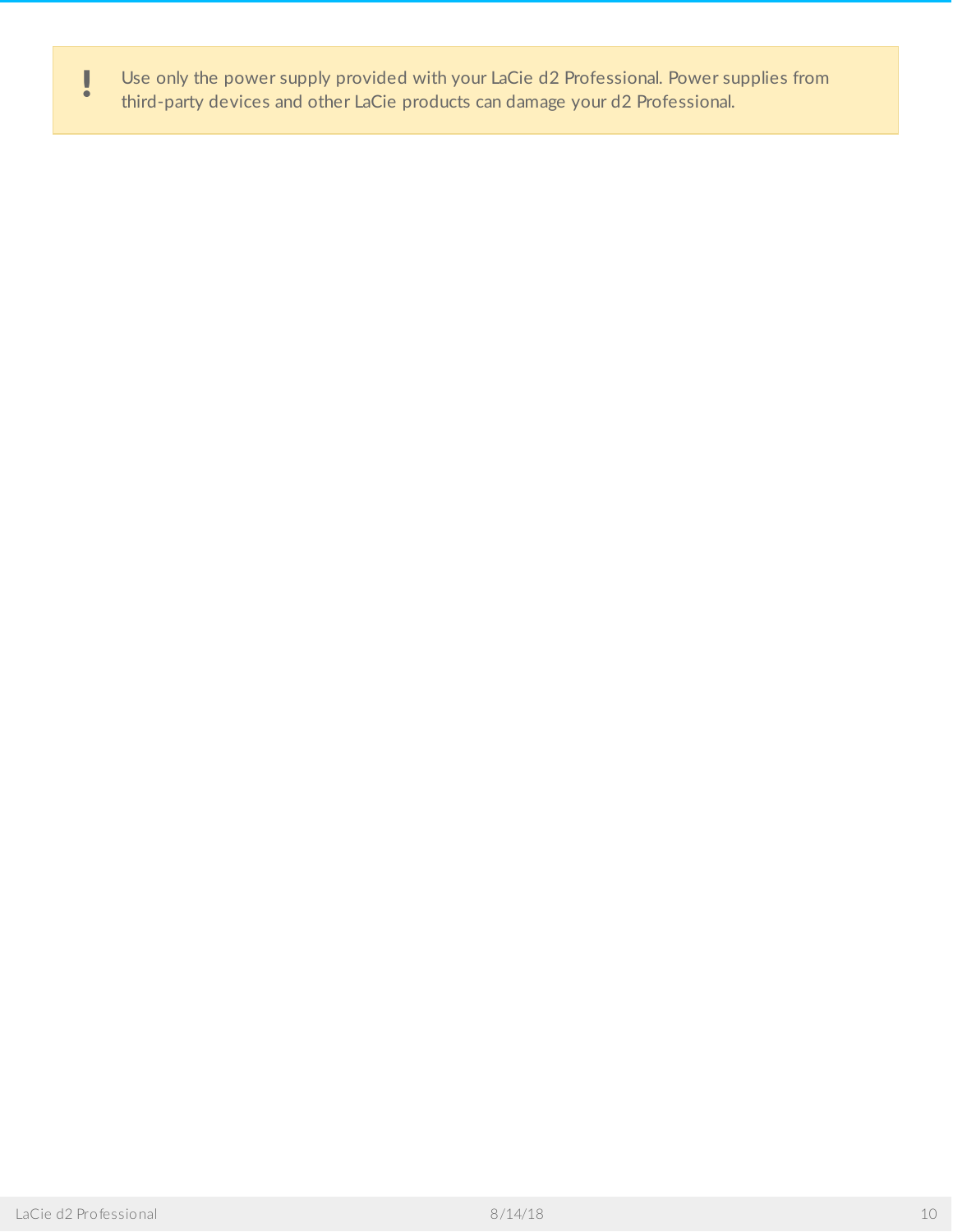# <span id="page-10-0"></span>Cables and Connectors

# <span id="page-10-1"></span>**USB-C protocols**

USB is a serial input/output technology for connecting peripheral devices to a computer. USB-C is the latest implementation of this standard and it provides higher bandwidth and new power management features.



USB-C supports many protocols:

| Thunderbolt 3      | Transfer rates up to 40Gb/s  |
|--------------------|------------------------------|
| USB 3.1 Gen 2      | Transfer rates up to 10Gb/s  |
| USB 3.1 Gen 1      | Transfer rates up to 5Gb/s   |
| SuperSpeed USB 3.0 | Transfer rates up to 5Gb/s   |
| Hi-Speed USB 2.0   | Transfer rates up to 480Mb/s |

You can connect your device to any USB-C or USB Type A port but transfer rates vary. See below for more details.

### <span id="page-10-2"></span>**Cables**

Your d2 Professional is shipped with two cables for universal compatibility with modern computers.

### <span id="page-10-3"></span>**USB-C to USB-C cable**

For optimal transfer rates, use the USB-C to USB-C cable to connect d2 Professional to a USB-C (USB 3.1 or Thunderbolt 3) port on your computer.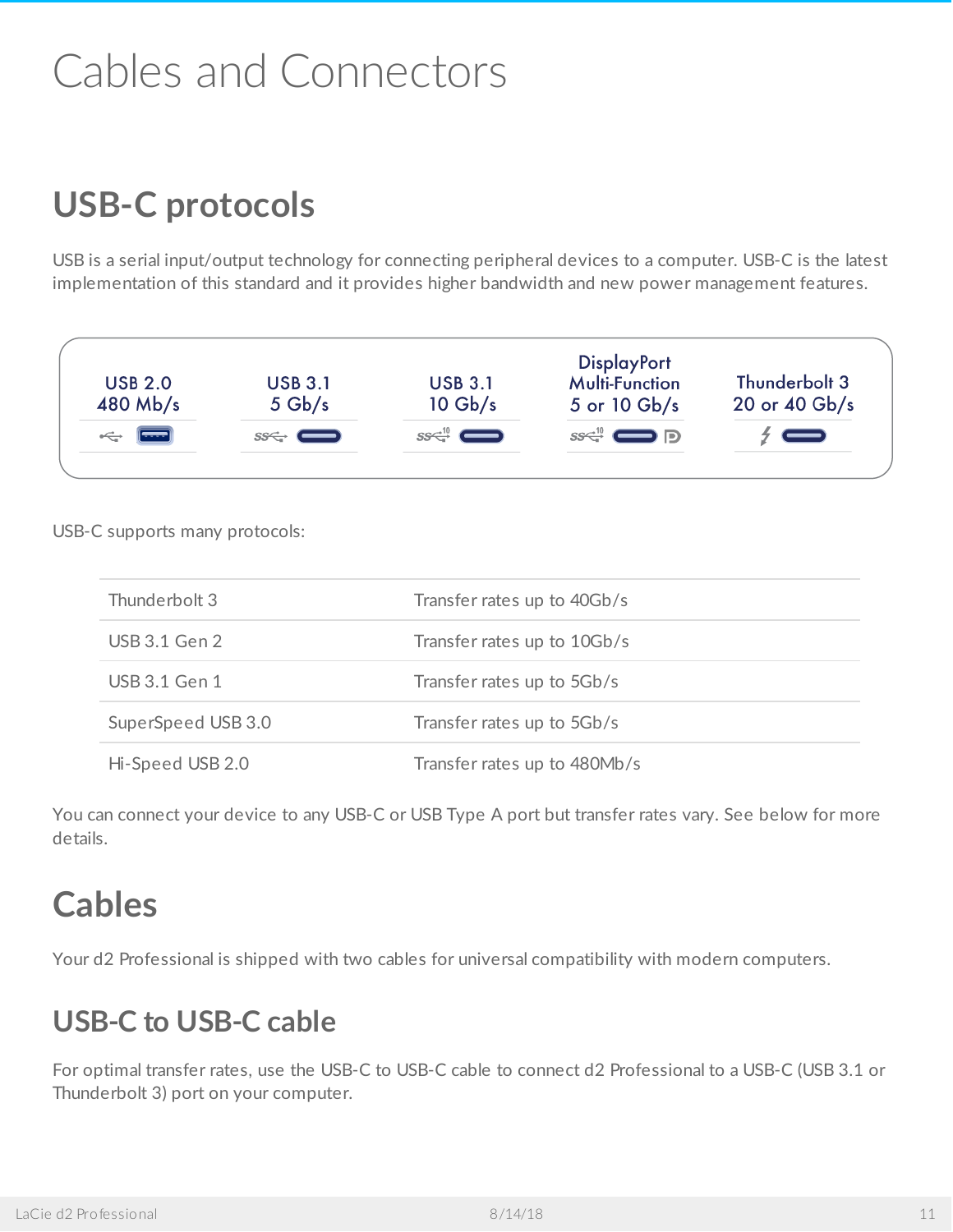| d <sub>2</sub> Professional | Computer |
|-----------------------------|----------|
| $\equiv$<br><b>USB 3.1</b>  |          |
|                             |          |

### <span id="page-11-0"></span>**USB-C to USB Type A cable**

Use the USB-C to USB Type A cable to connect d2 Professional to a Type A (USB 3.0 or USB 2.0) port on your computer.



Transfer rates with USB Type A connections have the potential to reach the following speeds:

| SuperSpeed USB 3.0 | Transfer rates up to 5Gb/s   |
|--------------------|------------------------------|
| Hi-Speed USB 2.0   | Transfer rates up to 480Mb/s |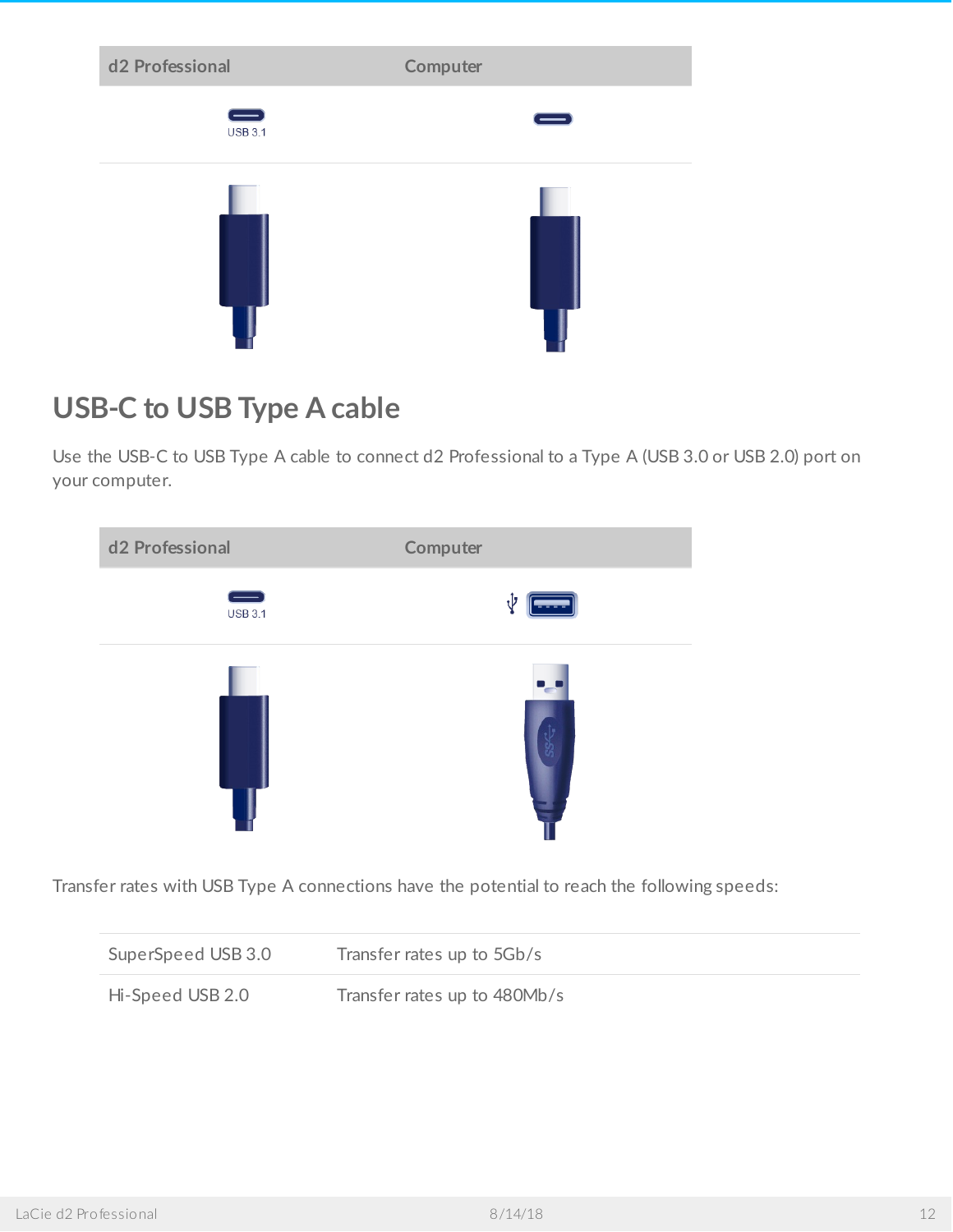# <span id="page-12-0"></span>Getting Connected

# <span id="page-12-1"></span>**STEP 1 – Connect the USB cable**

Confirm the type of USB port on your computer, and then choose the appropriate cable to connect LaCie d2 Professional.

### <span id="page-12-2"></span>**USB-C to USB-C**

For optimal transfer rates, use the USB-C to USB-C cable to connect d2 Professional to a USB-C (USB 3.1 or Thunderbolt 3) port on your computer.



### <span id="page-12-3"></span>**USB-C to USB Type A**

Use the USB-C to USB Type A cable to connect d2 Professional to a computer's Type A port (USB 3.0 or USB 2.0).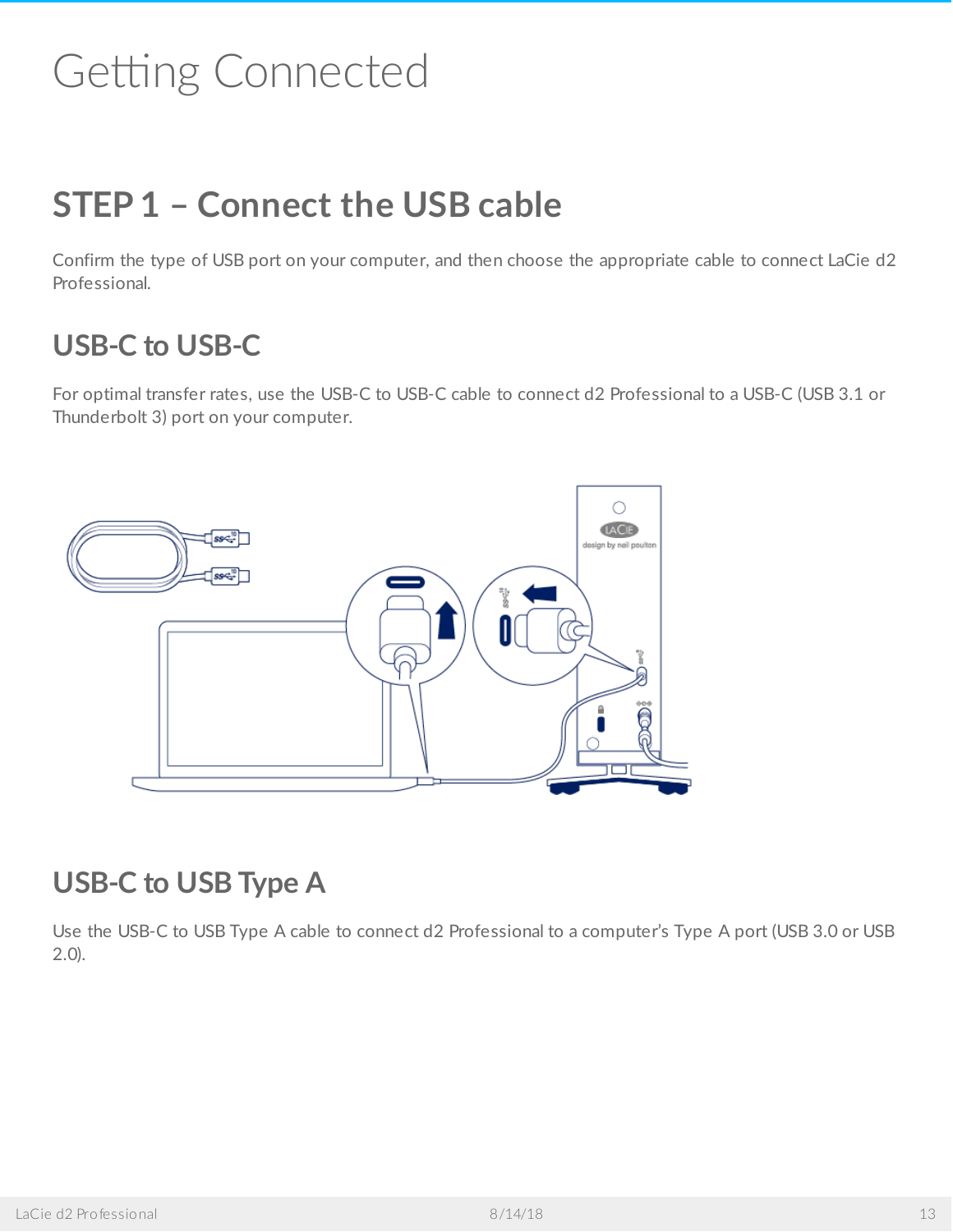

# <span id="page-13-0"></span>**STEP 2 - Prepare and connect the power supply**

LaCie d2 Professional will power on automatically when it is connected to a computer that is turned on and a live power outlet.



- 1. Press the release tab on the universal power supply to unlock the safety cover. Slide the cover back to remove it.
- 2. Place the adapter plug for your location into the channel on the power supply. Slide it forward to lock it in place.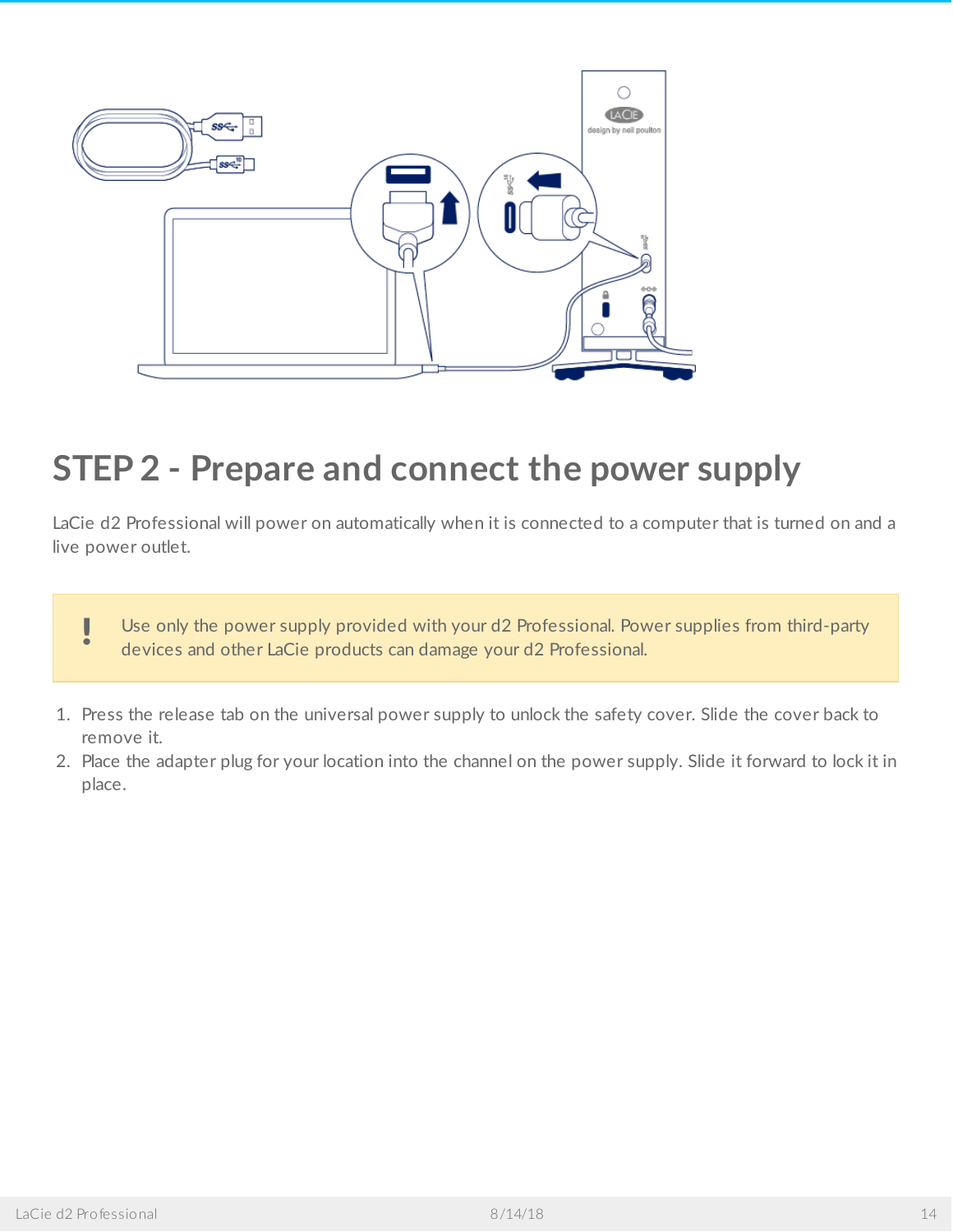

3. Connect the power cable to the power input on d2 Professional, and then connect the power supply to a live power outlet.



# <span id="page-14-0"></span>**STEP 3 - Set up LaCie d2 Professional**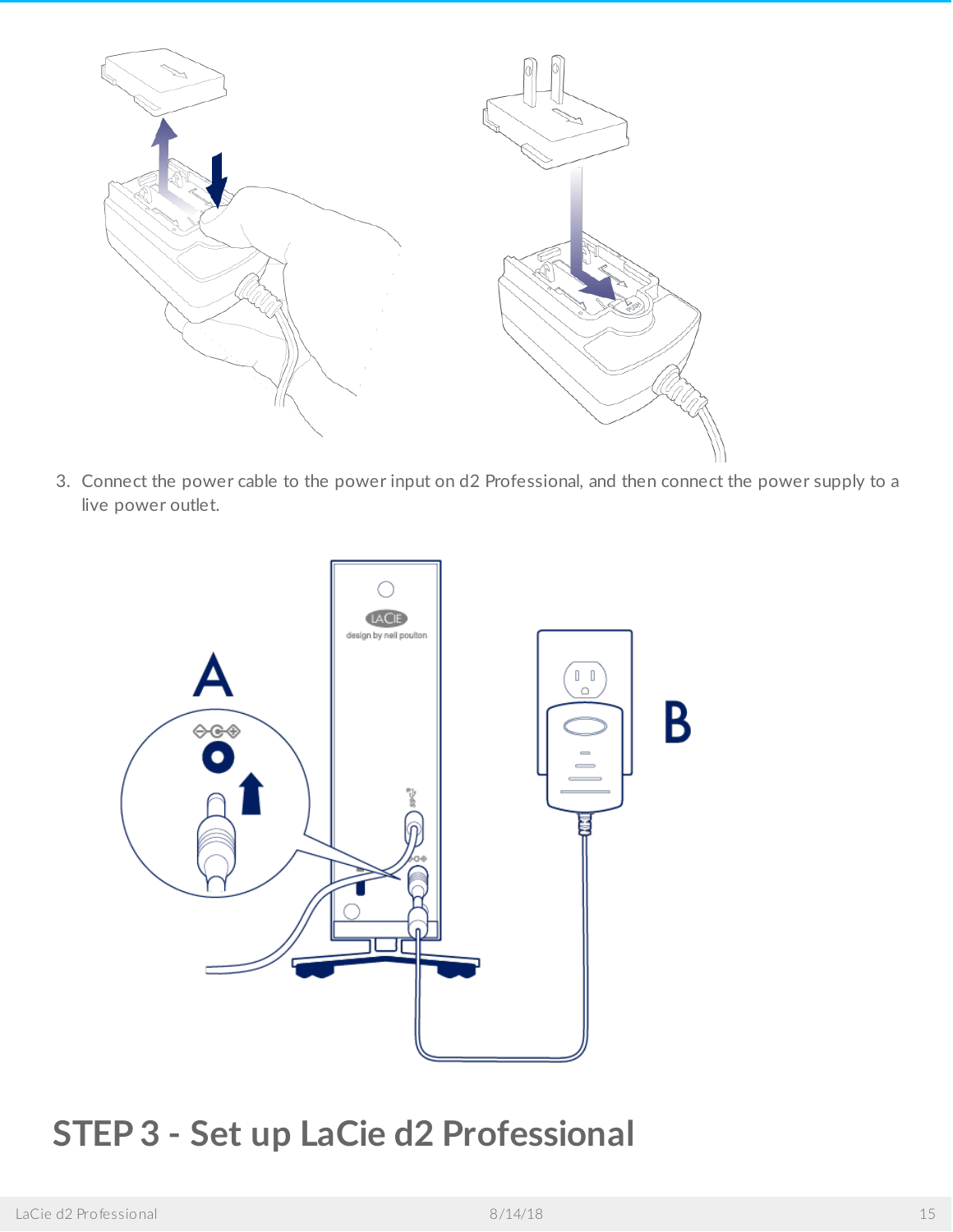| Register your device   | Get the most from your device with easy access to information<br>and support. |
|------------------------|-------------------------------------------------------------------------------|
| <b>Install Toolkit</b> | Manage backup plans, mirror folders, and more.                                |

1. Using a file manager such as File Explorer or Finder, open LaCie d2 Professional and launch Start Here Win or Start Here Mac.



2. Follow the onscreen instructions.

Your computer must be connected to the internet to install Toolkit.

#### **Learn more about Toolkit**

Toolkit provides useful tools that let you easily:

- Manage backup plans (Windows only).
- Create mirror folders.
- Optimize disk format for use with a specific operating system.

For details on Toolkit features, see the [Toolkit](https://www.lacie.com/manuals/software/toolkit/) user manual.

### <span id="page-15-0"></span>**Storage format**

LaCie d2 Professional is delivered preformatted as exFAT for compatibility with both Windows and Mac computers. If you use the drive with only one type of computer, you can optimize file copy performance by formatting the drive in the native file system for your operating system. Choose one of the following methods to optimize your drive:

- **•** Use Toolkit to optimize disk format. See the Toolkit user [manual](https://www.lacie.com/manuals/software/toolkit/) for details.
- Manually format your drive. See Optional Formatting and [Partitioning](https://www.lacie.com/manuals/d2-pro/formatting-and-partitioning/) for details.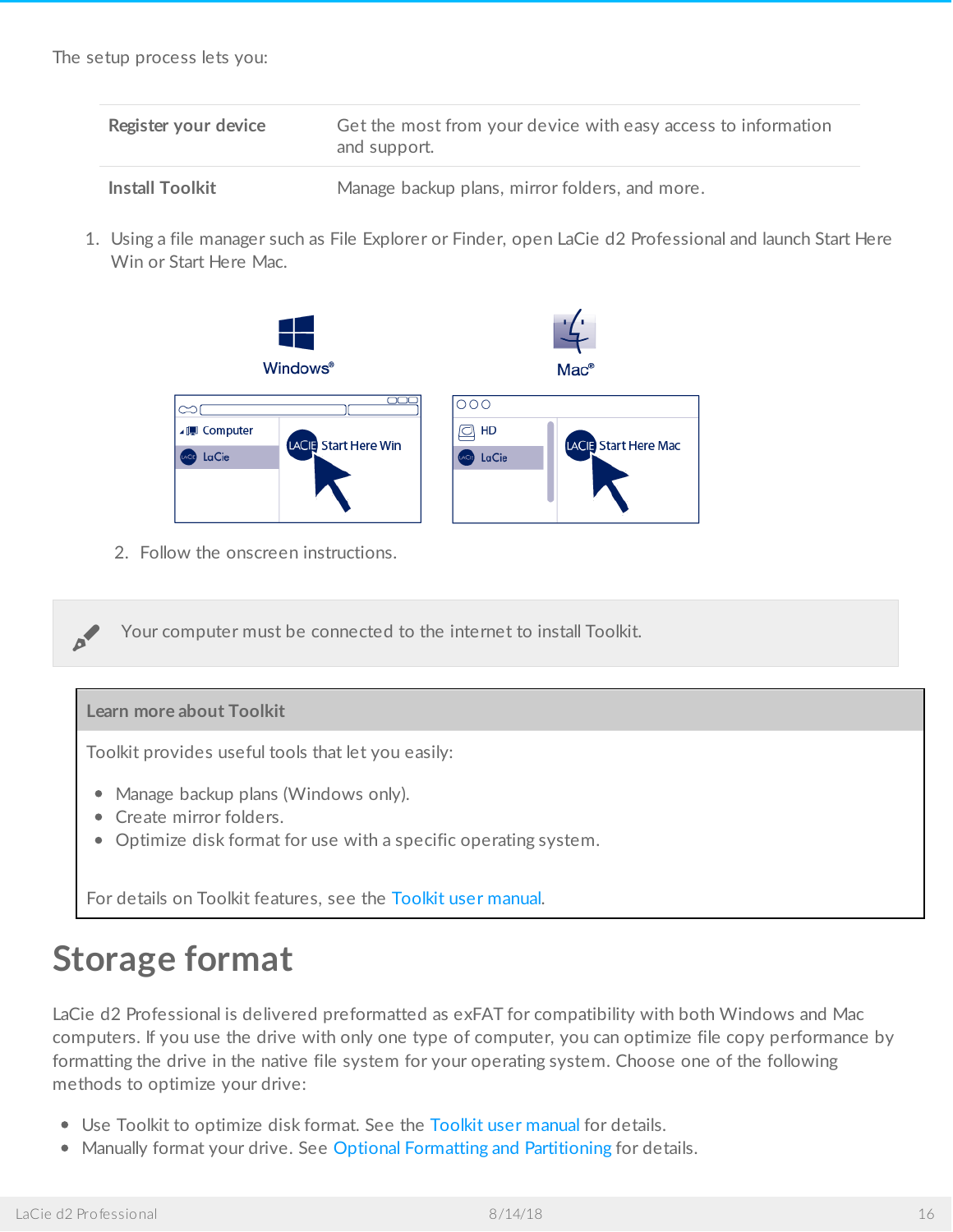# <span id="page-16-0"></span>**Disconnecting the hard drive**

In order to avoid file system corruption, it's important to unmount your hard drive's volumes before disconnecting the interface cable. See Safely Remove LaCie d2 [Professional](https://www.lacie.com/manuals/d2-pro/safely-remove-lacie-d2-pro/) From Your Computer for details.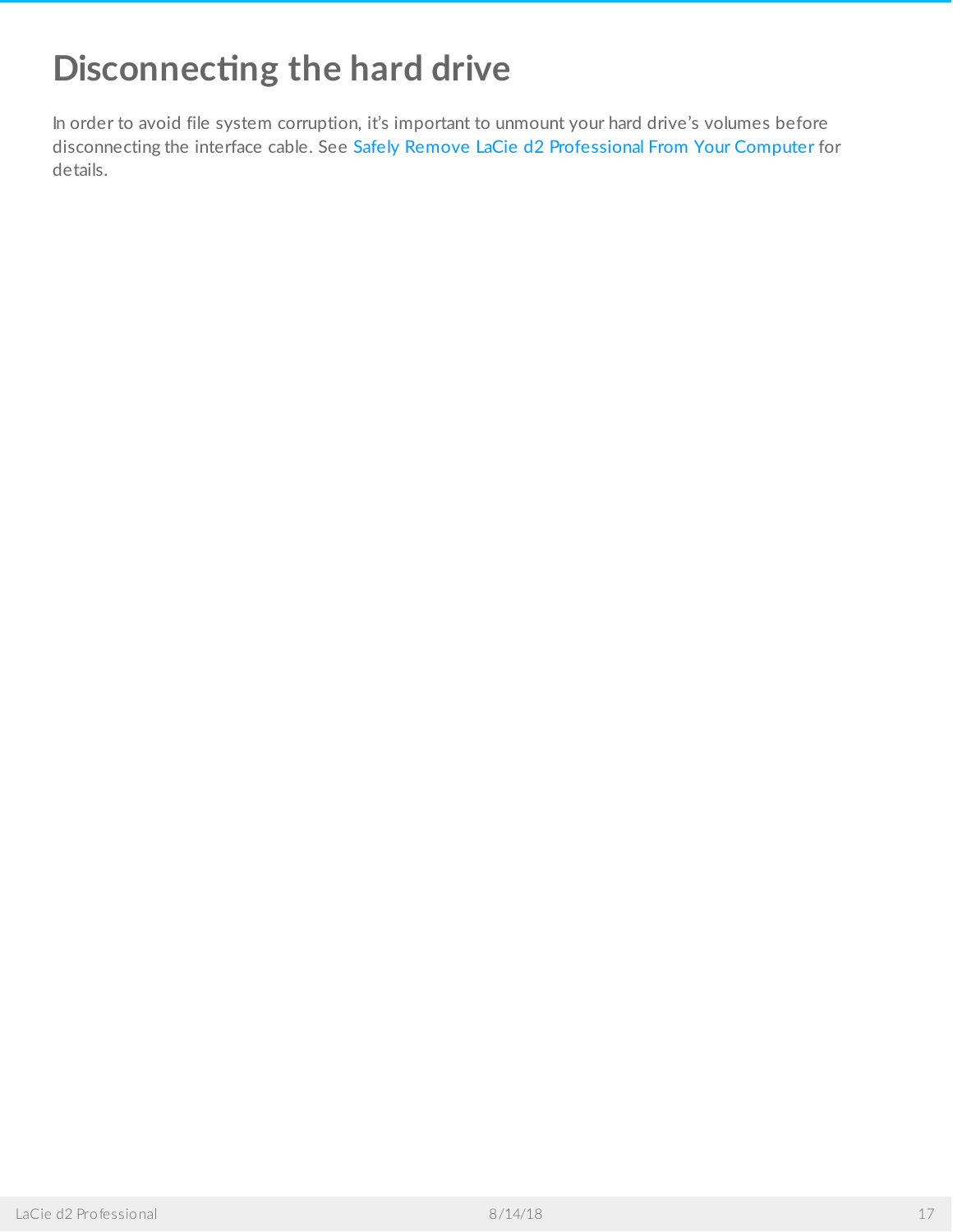# <span id="page-17-0"></span>Optional Formatting and Partitioning

LaCie d2 Professional is delivered formatted in exFAT for compatibility with both Windows and Mac computers. If you use the drive with only one type of computer, you can optimize file copy performance by formatting the drive in the native file system for your operating system—NTFS for Windows or HFS+ for Macs. There are two ways you can optimize performance:

**Toolkit Optimize**—Format your drive for optimal performance with just a few simple clicks.

**Manual formatting**—Use Disk Management (Windows) or Disk Utility (Mac) to format your drive in non-native formats.

### <span id="page-17-1"></span>**About file system formats**

**NTFS**—The native file system for Windows. macOS can read NTFS volumes but cannot natively write to them.

**Mac OS Extended (HFS+)**—The native hard drive file system for macOS. Windows cannot natively read or write to HFS+ (journaled) volumes.

**APFS (Apple File System)**—An Apple file system optimized for solid state drives (SSDs) and flash-based storage systems. While you can format your hard disk drive (HDD) in APFS, performance may be degraded when files on the drive are routinely subjected to extensive editing (for example, large-scale image, video, audio, and music editing).

**exFAT**—Compatible with Mac and Windows. exFAT is not a journaled file system which means it can be more susceptible to data corruption when errors occur or the drive is not disconnected properly from the computer.

**FAT32**—Compatible with Mac and Windows. However, FAT32 is a legacy file system designed for low capacity hard drives and it is not recommended for modern hard drives or operating systems. A FAT32 partition can reach up to 32GB when formatted on a Windows PC.

### <span id="page-17-2"></span>**How to choose the file system format**

#### **Use NTFS if:**

…you connect the storage device to Windows computers, and you don't need to allow a Mac to write to the disk.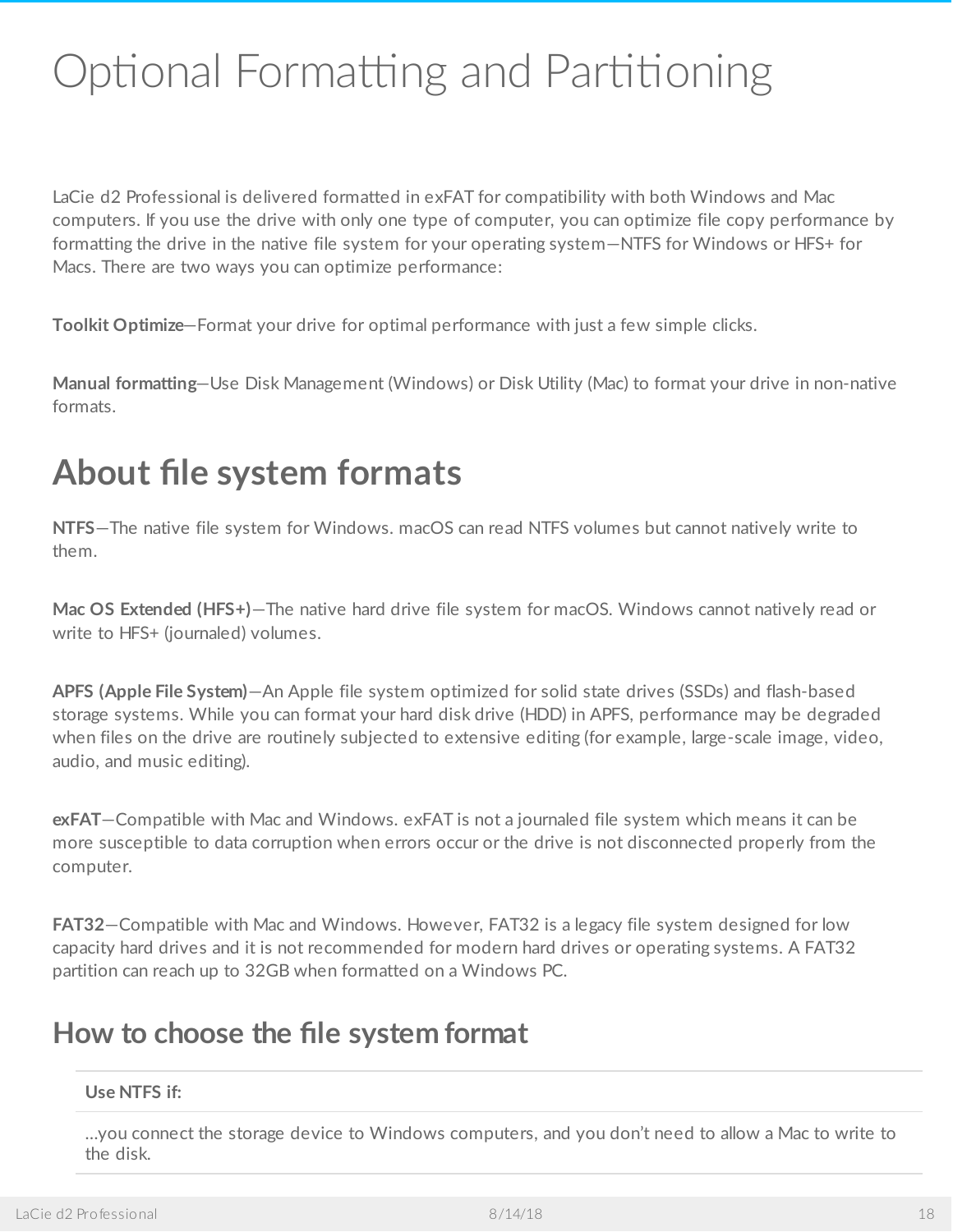#### **Use HFS+ if:**

…you connect the storage device to Mac computers, and you don't need to allow a Windows computer to read or write to the disk.

#### **Use exFAT if:**

…you need to allow both Mac and Windows computers to read and write to the disk.

**You can use FAT32 if:**

…you connect the storage device to older Windows and Mac computers. FAT32 is not recommended for modern operating systems and computers.

### <span id="page-18-0"></span>**Toolkit Optimive**

Use Toolkit Optimize to format your drive for optimal performance with your operating system's native file format— NTFS for Windows or HFS+ for macOS. File transfer rates can be significantly better with the native format.

- Formatting erases everything on the storage device. LaCie highly recommends that you **back up all data** on your storage device before performing the steps below. LaCie is not responsible for any data lost due to formatting, partitioning, or using a LaCie storage device. U
- 1. Connect LaCie d2 Professional to your computer.
- 2. Open Toolkit.
- 3. On the Main Menu, click on the d2 Professional device.
- 4. Click on the More menu icon for the volume you want to optimize. There are two options:

**OPTIMIZE**— Let Toolkit choose the optimal format for your computer system and configure the volume for you with just a few clicks.

**FORMAT**— Opens the disk management utility for your operating system, which you can use to manually format your drive. Use this option if you want to format the drive in non-native formats.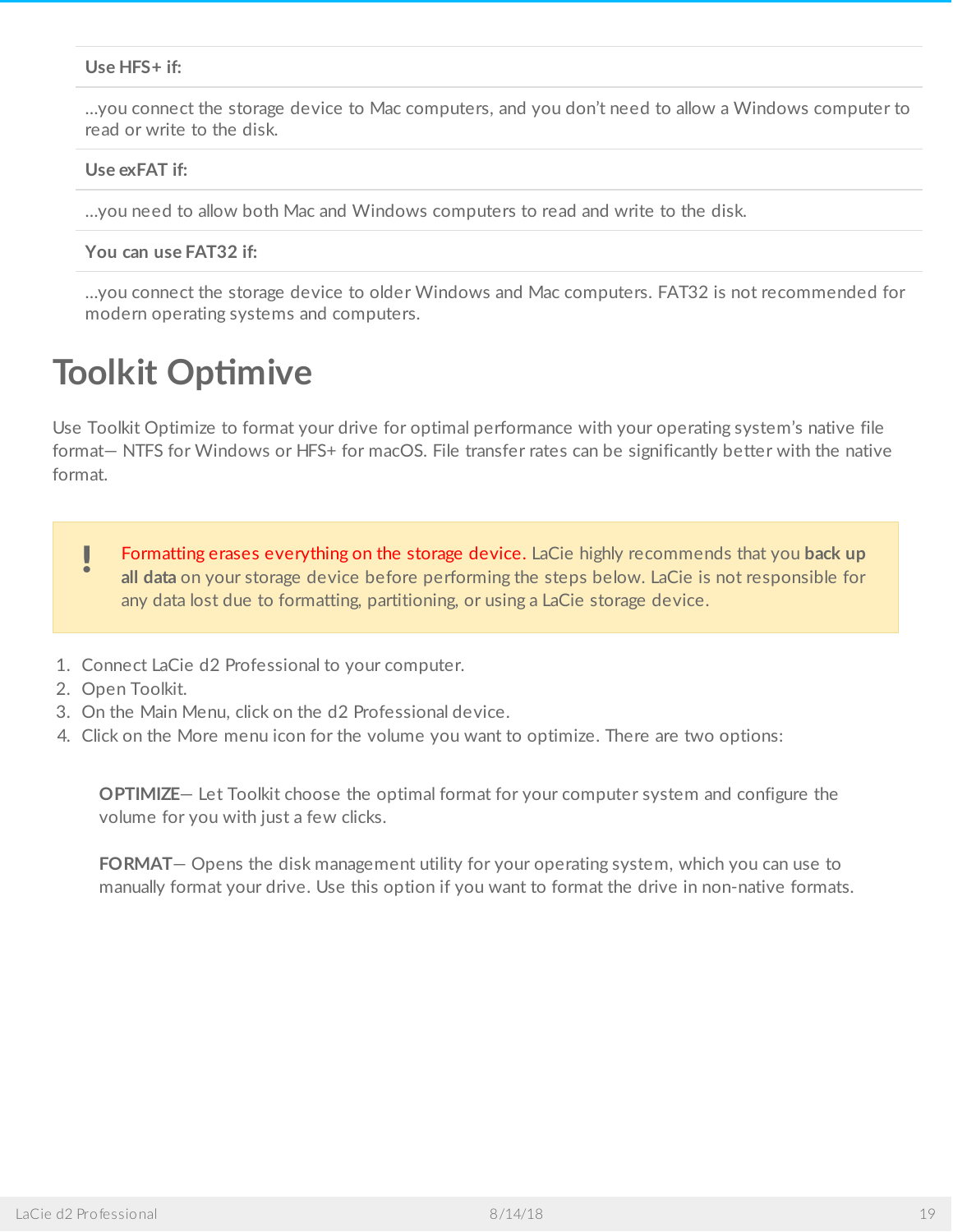

- 5. Click Optimize.
- 6. A notice appears asking you to confirm the format operation. Click Format.

# <span id="page-19-0"></span>**Manual formatting**

Use the steps below to manually format and partition a storage device.

Formatting erases everything on the storage device. LaCie highly recommends that you **back up all data** on your storage device before performing the steps below. LaCie is not responsible for any data lost due to formatting, partitioning, or using a LaCie storage device. U

### <span id="page-19-1"></span>**Mac**

#### <span id="page-19-2"></span>**macOS version 10.11 and later**

- 1. Open the Finder and go to Applications > Utilities > Disk Utility.
- 2. In the sidebar to the left, select your d2 Professional drive.

**macOS starting version 10.13**—Make sure to select the disk and not just the volume. If you don't see two entries listed in the sidebar, change the view in disk utility to show both the drive and the volume. The view button is in the upper left side of the Disk Utility window. Change the view to Show All Devices. This feature was introduced in macOS 10.13 and is not available in 10.11 or 10.12. A



#### 3. Select Erase.

- 4. A dialog box opens. Enter a name for the drive. This will be the name displayed when the drive mounts.
- 5. For Format, select OS X Extended (Journaled).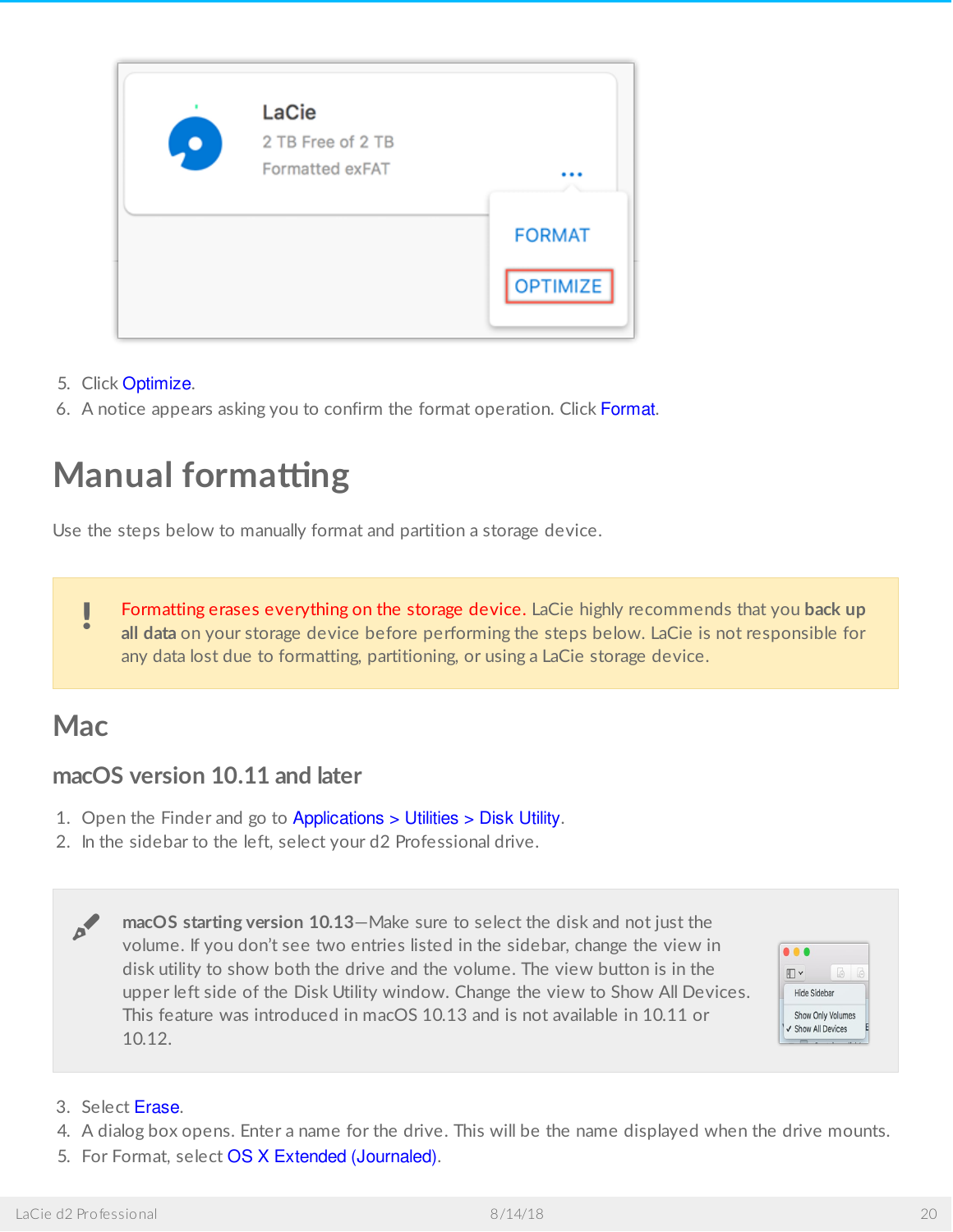- 6. For Scheme, select GUID Partition Map.
- 7. Click Erase.
- 8. Disk Utility formats the drive. When it's finished, click Done.

### <span id="page-20-0"></span>**Windows**

- 1. Make sure the storage device is connected to and mounted on the computer.
- 2. Go to Search and then type diskmgmt.msc. In the search results, double-click Disk Management.
- 3. From the list of storage devices in the middle of the Disk Management window, locate your LaCie device.
- 4. The partition must be available to format. If it is currently formatted, right click on the partion and then choose Delete.
- 5. To create a new partition, right click on the volume and select New Simple Volume. Follow the on-screen instructions when the New Simple Volume Wizard appears.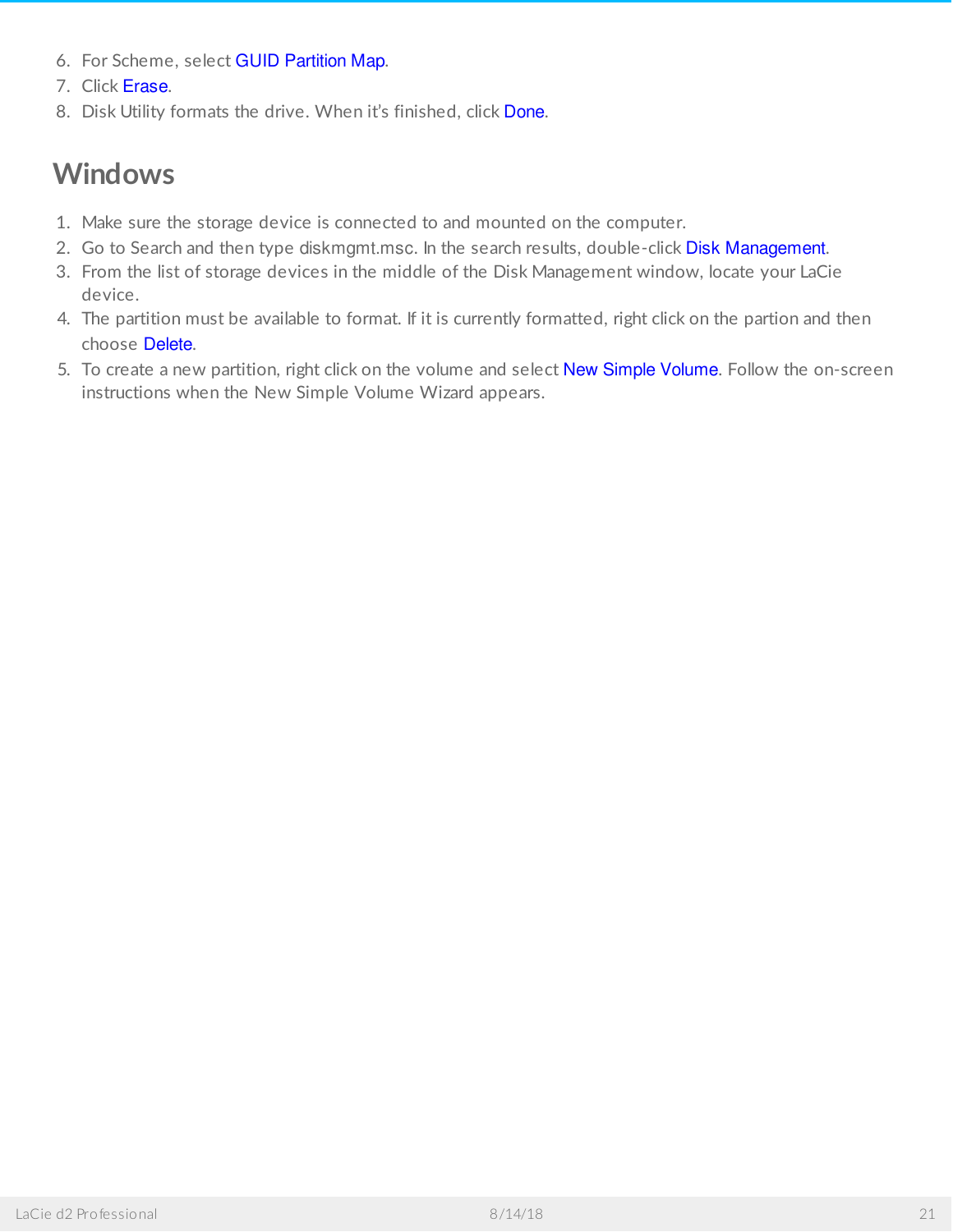# <span id="page-21-0"></span>Safely Remove LaCie d2 Professional From Your Computer

Always eject a storage drive from your computer before physically disconnecting it. Your computer must perform filing and housekeeping operations on the drive before it is removed. Therefore, if you unplug the drive without using the operating system's software, your files can become corrupt or damaged.

# <span id="page-21-1"></span>**Mac**

There are several ways you can eject your hard drive from a Mac. See below for two options.

### <span id="page-21-2"></span>**Eject via Finder window**

- 1. Open a Finder window.
- 2. On the sidebar, go to Devices and locate the drive you want to eject. Click the eject symbol to the right of the drive name.
- 3. Once the hard drive disappears from the sidebar or, the Finder window closes, you can disconnect the hard drive's cable from your Mac.

### <span id="page-21-3"></span>**Eject via Desktop**

- 1. Select the desktop icon for your hard drive and drag it to the Trash.
- 2. When the hard drive's icon is no longer visible on your desktop, you can physically disconnect the hard drive from your Mac.

# <span id="page-21-4"></span>**Windows**

Use the Safely Remove tool to eject a hard drive.

1. Click the Safely Remove icon in your Windows System Tray to view the devices you can eject.

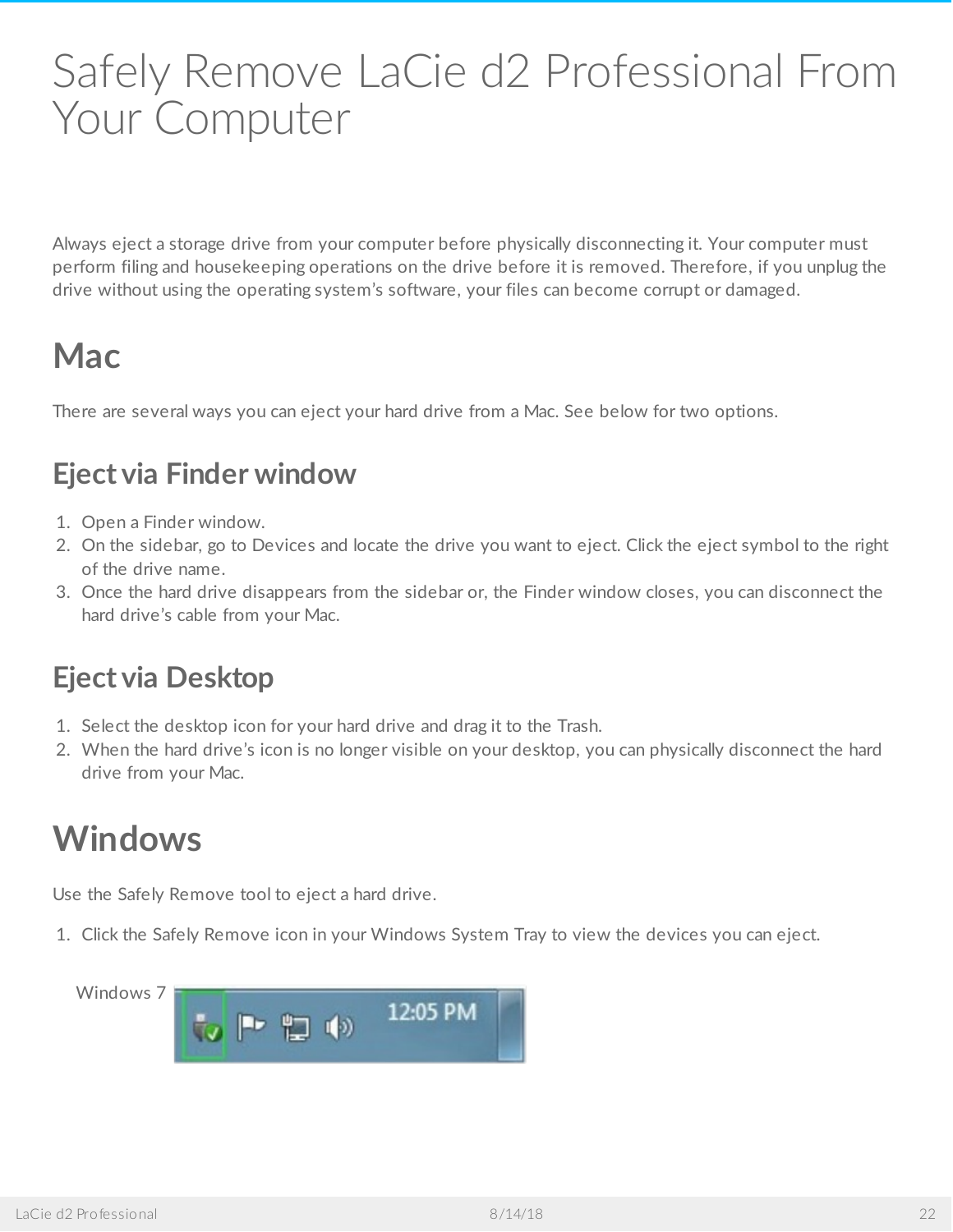Windows 8 / Windows 10



- 2. If you don't see the Safely Remove Hardware icon, click the Show hidden icons arrow in the system tray to display all icons in the notification area.
- 3. In the list of devices, choose the device you want to eject. Windows displays a notification when it is safe to remove the device.
- 4. Disconnect the hard drive from the computer.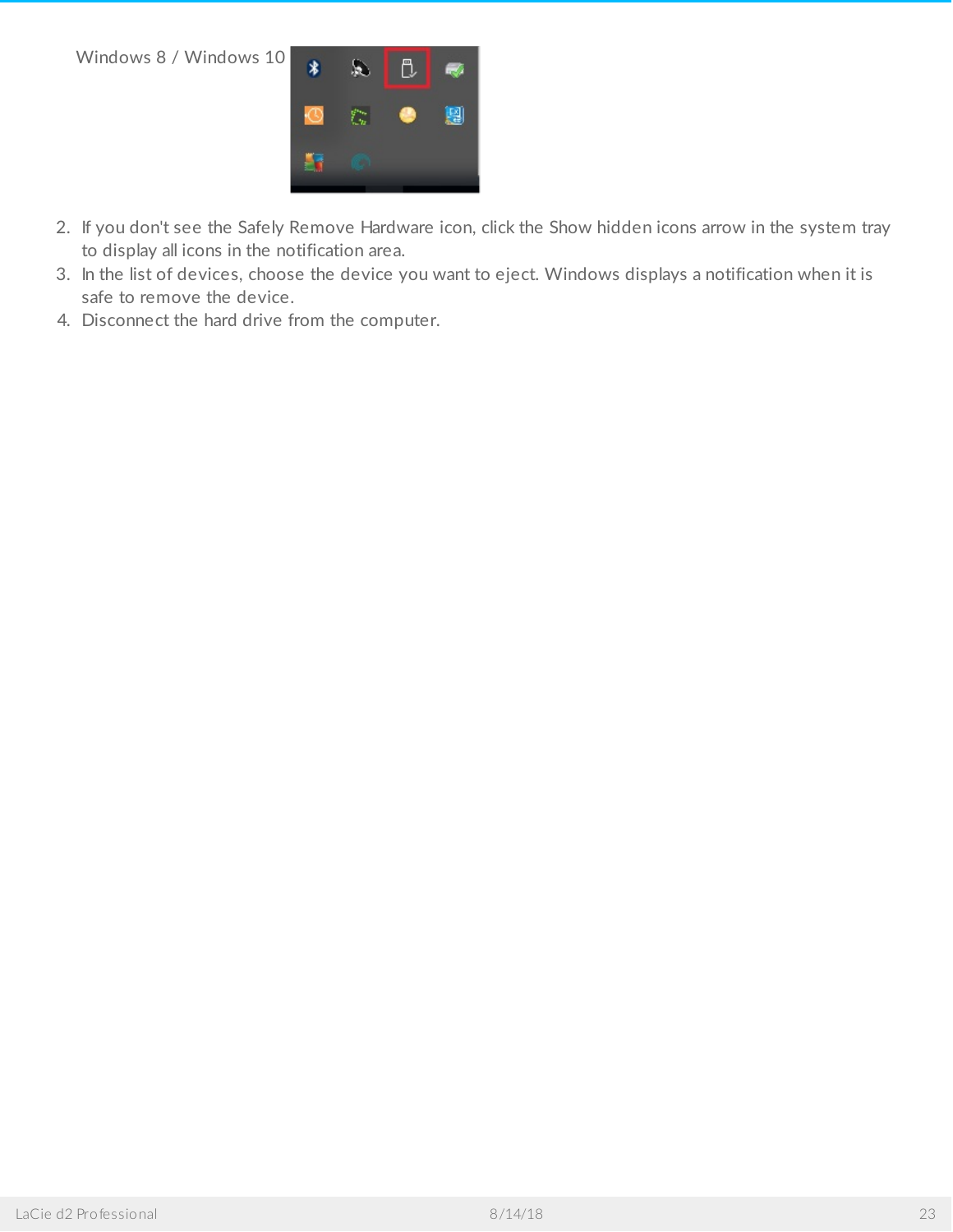# <span id="page-23-0"></span>Frequently Asked Questions

For help setting up and using your LaCie hard drive, review the frequently asked questions below. For additional support resources, go to [www.lacie.com/support/d2-pro](https://www.lacie.com/support/desktop-storage/d2-professional/).

# <span id="page-23-1"></span>**Hard drive icon**

Why does the hard drive icon not appear on my [desktop](#page-23-7) (Mac)?

<span id="page-23-7"></span>Why does the hard drive icon not appear in Computer [\(Windows\)?](#page-23-8)

## <span id="page-23-11"></span><span id="page-23-9"></span><span id="page-23-8"></span><span id="page-23-2"></span>**File [transfers](#page-23-10)**

<span id="page-23-12"></span>Why are my file [transfers](#page-23-13) slow?

## <span id="page-23-14"></span><span id="page-23-13"></span><span id="page-23-10"></span><span id="page-23-3"></span>**File transfer error [messages](https://www.lacie.com/manuals/d2-pro/d2-getting-connected/)**

<span id="page-23-15"></span>Why did I get an error [message](#page-23-16) telling me that the drive has been [disconnected](#page-23-17) when coming out of sleep mode?

<span id="page-23-17"></span><span id="page-23-16"></span>Why did I get an "Error -50" [message](#page-23-18) while copying to a FAT32 volume?

# <span id="page-23-18"></span><span id="page-23-4"></span>**Using a USB hub for USB devices**

Can I use my hard [drive](#page-23-19) with a USB hub?

# <span id="page-23-19"></span><span id="page-23-5"></span>**Provided USB cables**

Can I use my hard drive with a [longer](#page-23-20) cable?

# <span id="page-23-20"></span><span id="page-23-6"></span>**USB 2.0 ports**

<span id="page-23-21"></span>Will my hard drive's USB 3.1 Gen 1 port work with my [computer's](#page-23-21) USB 2.0 port?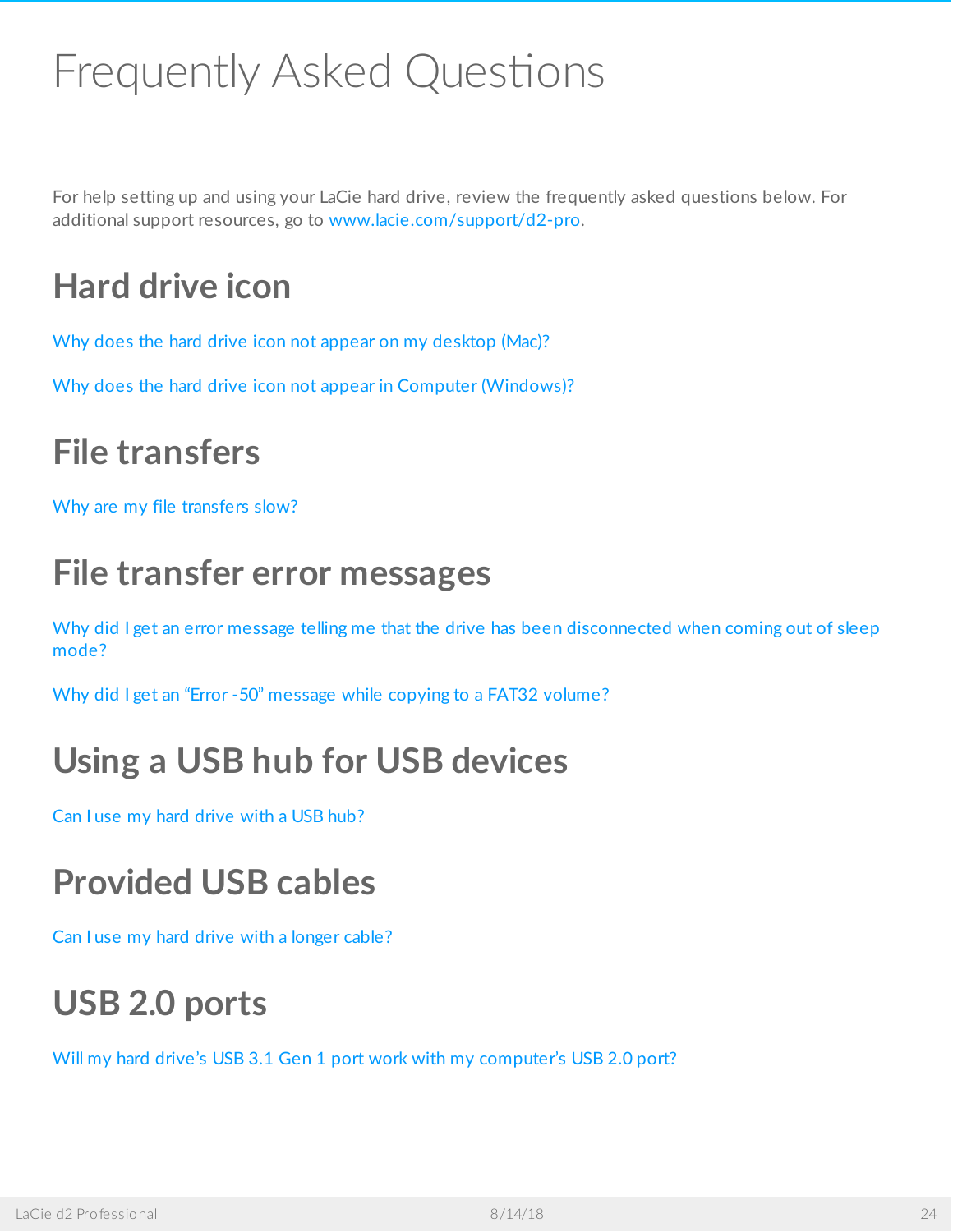# <span id="page-24-0"></span>Regulatory Compliance

# <span id="page-24-1"></span>**FCC Declara7on of Conformance**

This device complies with Part 15 of the FCC Rules. Operation is subject to the following two conditions: (1) this device may not cause harmful interference, and (2) this device must accept any interference received, including interference that may cause undesired operation.

# <span id="page-24-2"></span>**FCC Class A Information**

This equipment has been tested and found to comply with the limits for a Class A digital device, pursuant to Part 15 of the FCC Rules. These limits are designed to provide reasonable protection against harmful interference in a residential installation. This equipment generates, uses and can radiate radio frequency energy and, if not installed and used in accordance with the instructions, may cause harmful interference to radio communications. However, there is no guarantee that interference will not occur in a particular installation.

If this equipment does cause harmful interference to radio or television reception, which can be determined by turning the equipment off and on, the user is encouraged to try to correct the interference by one of the following measures:

- Reorient or relocate the receiving antenna.
- Increase the separation between the equipment and receiver.
- Connect the equipment into an outlet on a circuit different from that to which the receiver is connected.
- Consult the dealer or an experienced radio/TV technician for help.

This device complies with Part 15 of the FCC Rules. Operation is subject to the following two conditions: (1) This device may not cause harmful interference, and (2) this device must accept any interference received, including interference that may cause undesired operation.

# <span id="page-24-3"></span>**FCC** Caution

Any changes or modifications not expressly approved by the party responsible for compliance could void the user's authority to operate this equipment.

# <span id="page-24-4"></span>**Important Note: FCC Radia7on Exposure Statement**

This equipment complies with FCC radiation exposure limits set forth for an uncontrolled environment. This equipment should be installed and operated with minimum distance 20cm between the radiator and your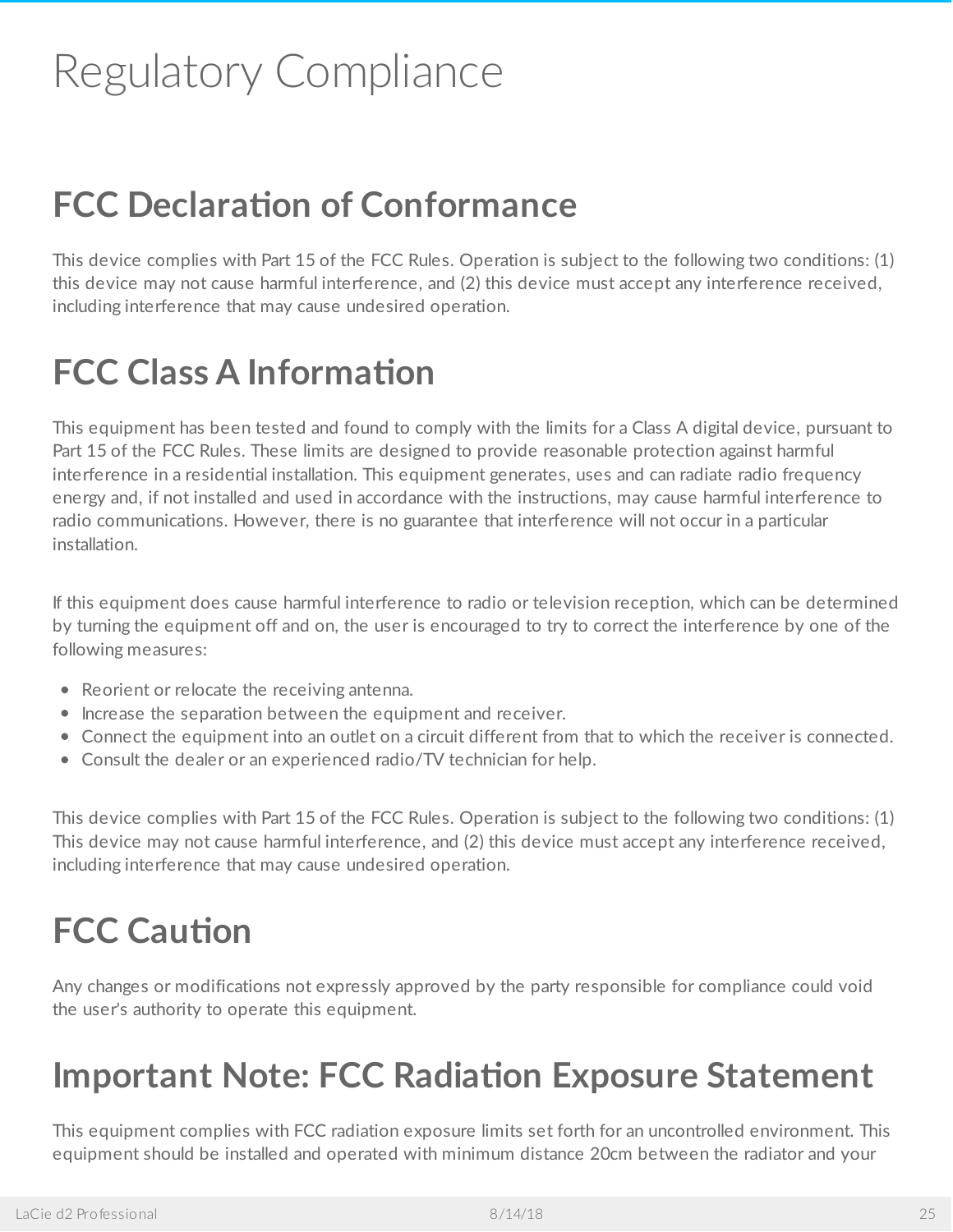body. This transmitter must not be co-located or operating in conjunction with any other antenna or transmitter. The availability of some specific channels and/or operational frequency bands are country dependent and are firmware programmed at the factory to match the intended destination. The firmware setting is not accessible by the end user.

# <span id="page-25-0"></span>**China/Taiwan RoHS**

### <span id="page-25-1"></span>**China RoHS 2**



China RoHS 2 refers to the Ministry of Industry and Information Technology Order No. 32, effective July 1, 2016, titled Management Methods for the Restriction of the Use of Hazardous Substances in Electrical and Electronic Products. To comply with China RoHS 2, we determined this product's Environmental Protection Use Period (EPUP) to be 20 years in accordance with the

, SJT 11364-2014.

中国 RoHS 2 是指 2016 年 7 月 1 日起施行的工业和信息化部令第 32 号"电力电子产品限制使用有害 物质管理办法"。为了符合中国 RoHS 2 的要求, 我们根据"电子电气产品有害物质限制使用标识"(SJT 11364-2014) 确定本产品的环保使用期 (EPUP) 为 20 年。

| 部件名称                                               |           | 有害物质<br>Hazardous Substances |            |                    |               |                 |  |  |
|----------------------------------------------------|-----------|------------------------------|------------|--------------------|---------------|-----------------|--|--|
| Part Name                                          | 铅<br>(Pb) | 汞<br>(Hg)                    | 镉<br>(Cd)  | 六价铬<br>$(Cr^{+6})$ | 多溴联苯<br>(PBB) | 多溴二苯醚<br>(PBDE) |  |  |
| 硬盘驱动器<br><b>HDD</b>                                | $\times$  | $\bigcirc$                   | $\bigcirc$ | $\bigcirc$         | $\bigcirc$    | $\circ$         |  |  |
| 外接硬盘印刷电路<br>板<br>Bridge PCBA                       | $\times$  | $\bigcirc$                   | $\bigcirc$ | $\bigcirc$         | $\bigcirc$    | $\bigcirc$      |  |  |
| 电源<br>(如果提供)<br>Power Supply<br>(if provided)      | $\times$  | $\bigcap$                    | $\bigcap$  | $\bigcap$          | $\bigcap$     | $\bigcirc$      |  |  |
| 接口电缆<br>(如果提供)<br>Interface cable<br>(if provided) | $\times$  | $\bigcap$                    | $\bigcap$  | $\bigcap$          | ∩             | $\bigcirc$      |  |  |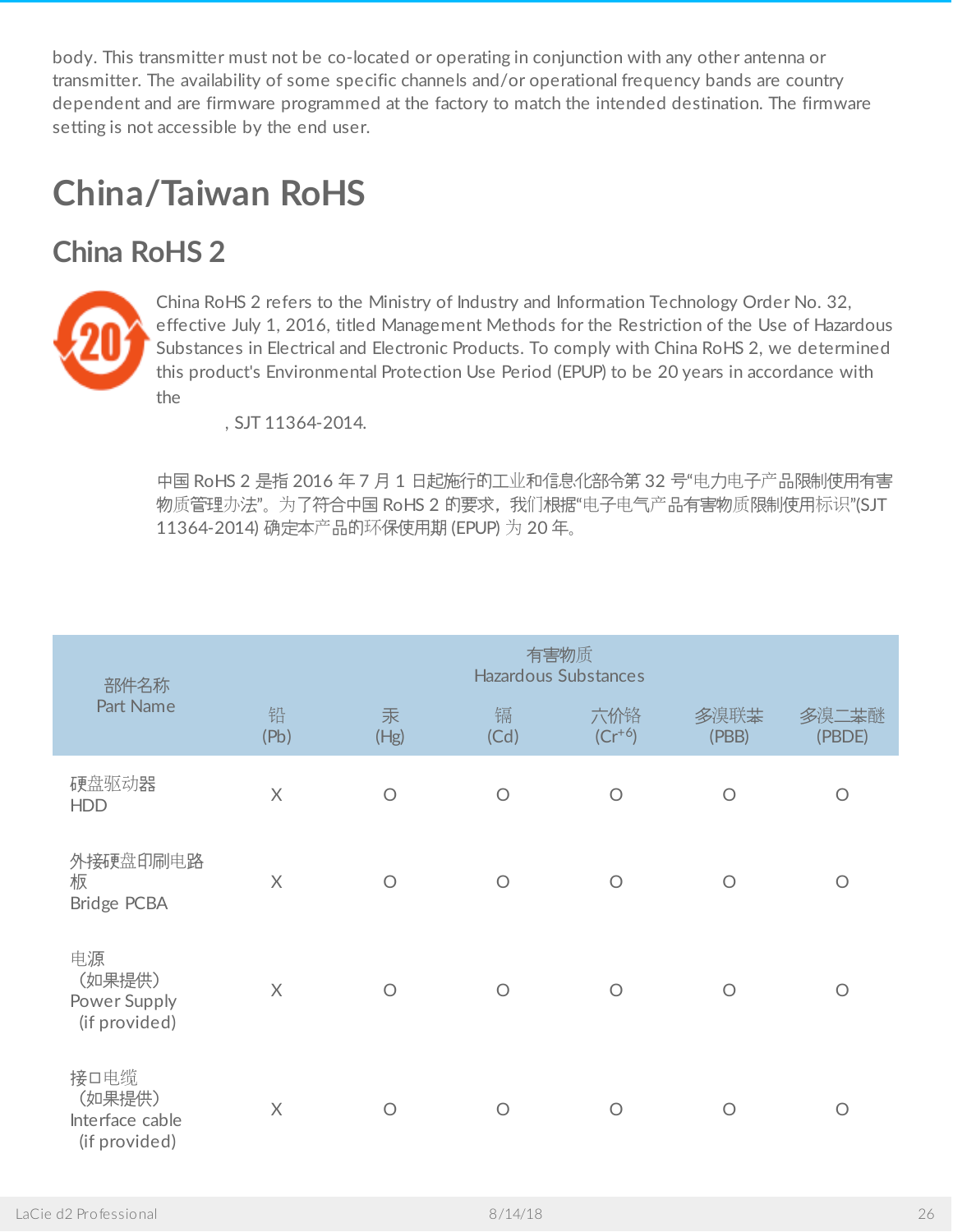| 其他外壳组件          |  |  |  |
|-----------------|--|--|--|
| Other enclosure |  |  |  |
| components      |  |  |  |

本表格依据 SJ/T 11364 的规定编制。

This table is prepared in accordance with the provisions of SJ/T 11364-2014

- O: 表示该有害物质在该部件所有均质材料中的含量均在 GB/T 26572 规定的限量要求以下。
- O: Indicates that the hazardous substance contained in all of the homogeneous materials for this part is below the limit requirement of GB/T26572.
- X: 表示该有害物质至少在该部件的某一均质材料中的含量超出 GB/T 26572 规定的限量要求。
- X: Indicates that the hazardous substance contained in at least one of the homogeneous materials used for this part is above the limit requirement of GB/T26572.

### <span id="page-26-0"></span>**Taiwan RoHS**

Taiwan RoHS refers to the Taiwan Bureau of Standards, Metrology and Inspection's (BSMI's) requirements in standard CNS 15663, Guidance to reduction of the restricted chemical substances in electrical and electronic equipment. Beginning on January 1, 2018, Seagate products must comply with the "Marking of presence" requirements in Section 5 of CNS 15663. This product is Taiwan RoHS compliant.

The following table meets the Section 5 "Marking of presence" requirements.

台灣RoHS是指台灣標準局計量檢驗局(BSMI)對標準CNS15663要求的減排電子電氣設備限用化學物質指引。從2018 年1月1日起, Seagate 産品必須符合CNS15663第5節「含有標示」要求。本産品符合台灣RoHS。 下表符合第5節 「含有標示」要求。

|                     |           | 産品名稱: 外接式磁碟陣列, 型號: LRDMU03 |           | Product Name: LaCie d2 Professional, Model: LRDMU03        |               |                 |
|---------------------|-----------|----------------------------|-----------|------------------------------------------------------------|---------------|-----------------|
| 單元                  |           |                            |           | 限用物質及其化學符號<br>Restricted Substance and its chemical symbol |               |                 |
| <b>Unit</b>         | 鉛<br>(Pb) | 汞<br>(Hg)                  | 鎘<br>(Cd) | 六價鉻<br>$(Cr^{+6})$                                         | 多溴聯苯<br>(PBB) | 多溴二苯醚<br>(PBDE) |
| 硬盘驱动器<br><b>HDD</b> |           |                            |           |                                                            |               |                 |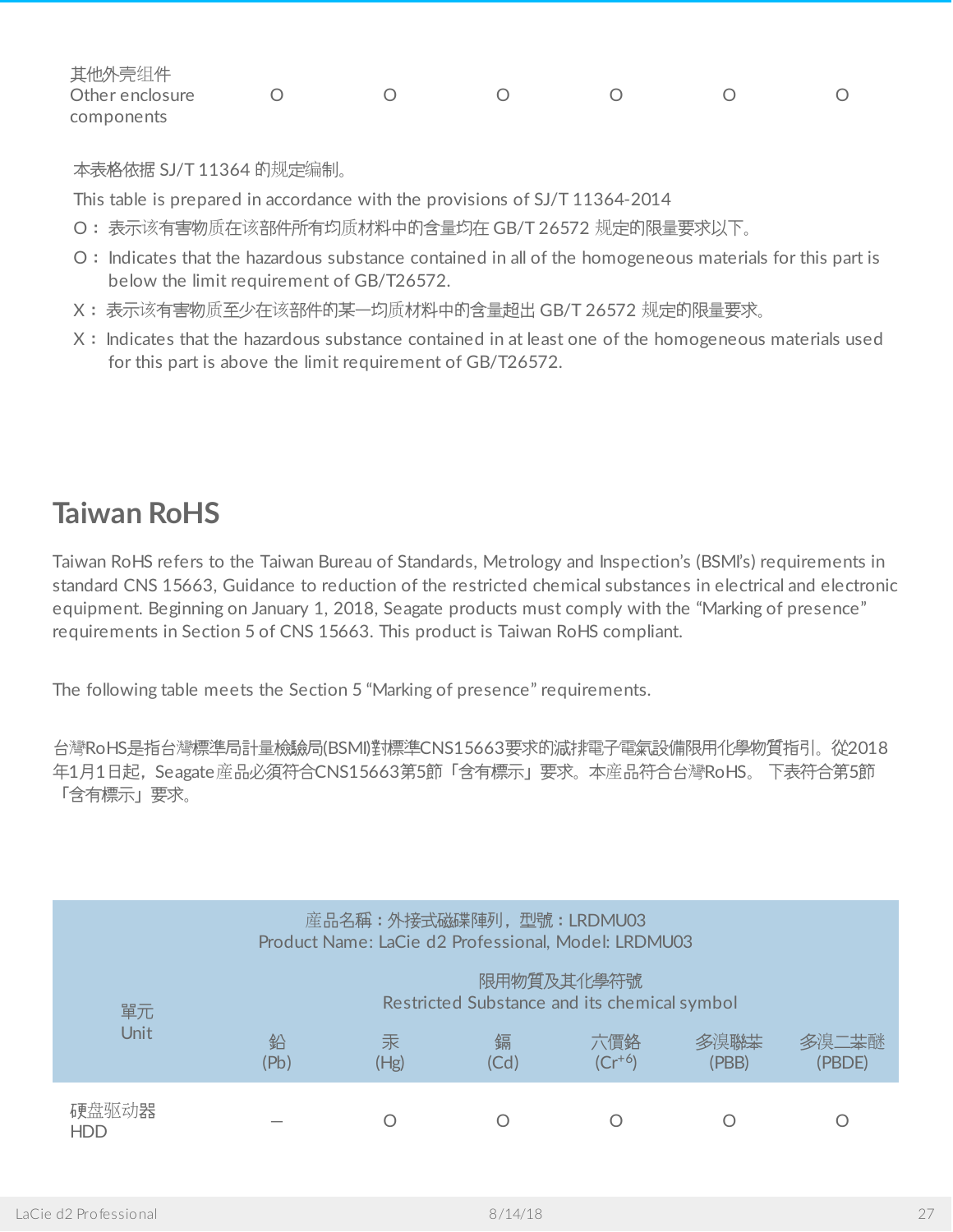| 外接硬盤印刷電路<br>板<br>Bridge PCBA                       | $\bigcirc$ | $\bigcirc$ | $\bigcirc$ | ∩ |  |
|----------------------------------------------------|------------|------------|------------|---|--|
| 電源<br>(如果提供)<br>Power Supply<br>(if provided)      | ∩          |            | ∩          |   |  |
| 接口電纜<br>(如果提供)<br>Interface cable<br>(if provided) | Ο          |            |            |   |  |
| 其他外殼組件<br>Other enclosure<br>components            | O          |            | ()         | O |  |

備考 1. "O" 係指該项限用物質之百分比含量未超出百分比含量基準值。

Note 1. "O" indicates that the percentage content of the restricted substance does not exceed the percentage of reference value of presence.

備考 2. "—" 係指該项限用物質為排除項目。

Note 2. "—" indicates that the restricted substance corresponds to the exemption.

## <span id="page-27-0"></span>**Industry Canada**

This device complies with RSS-210 of the Industry Canada Rules. Operation is subject to the following two conditions: (1) This device may not cause harmful interference, and (2) this device must accept any interference received, including interference that may cause undesired operation.

Ce dispositif est conforme à la norme CNR-210 d'Industrie Canada applicable aux appareils radio exempts de licence. Son fonctionnement est sujet aux deux conditions suivantes: (1) le dispositif ne doit pas produire de brouillage préjudiciable, et (2) ce dispositif doit accepter tout brouillage reçu, y compris un brouillage susceptible de provoquer un fonctionnement indésirable.

### <span id="page-27-1"></span>**Important Note for mobile device use**

**Radiation Exposure Statement:** This equipment complies with IC radiation exposure limits set forth for an uncontrolled environment. This equipment should be installed and operated with minimum distance 20cm between the radiator & your body.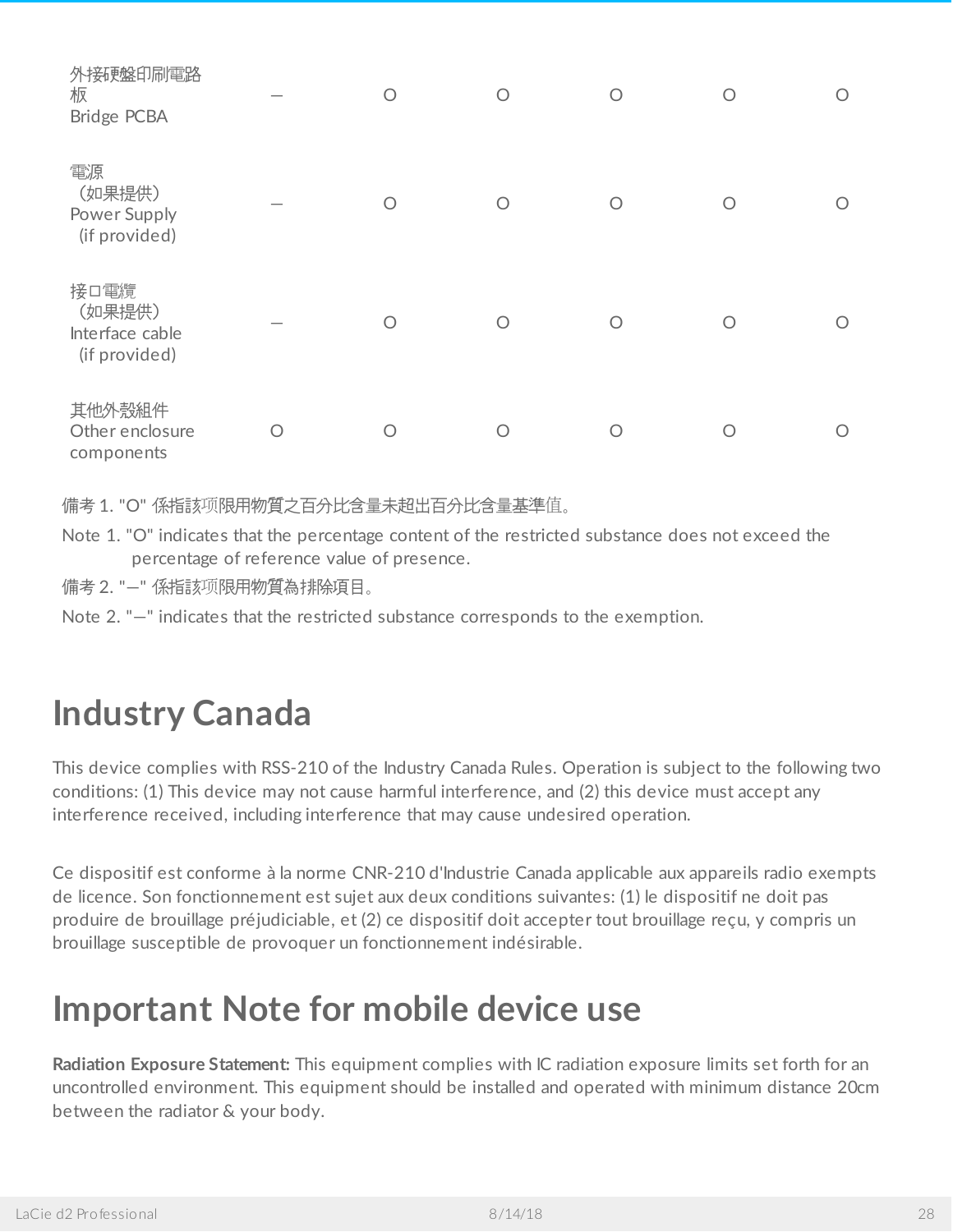### <span id="page-28-0"></span>**Note Importante pour l'utilisation de dispositifs mobiles**

#### **Déclaration d'exposition aux radiations:**

Cet équipement est conforme aux limites d'exposition aux rayonnements IC établies pour un environnement non contrôlé. Cet équipement doit être installé et utilisé avec un minimum de 20 cm de distance entre la source de rayonnement et votre corps.

# <span id="page-28-1"></span>**Europe – EU Declara7on of Conformity**

This device complies with the essential requirements of the EMC Directive 2004/108/EC. The following test methods have been applied in order to prove presumption of conformity with the essential requirements of the EMC Directive 2004/108/EC:

- EN 60950-1:2006/AC:2011: Information technology equipment Safety Part 1: General requirements
- EN 55022: 2010/AC:2011: Information technology equipment Radio disturbance characteristics Limits and methods of measurement
- EN 55024: 2010: Information technology equipment Immunity characteristics Limits and methods of measurement

| Česky<br>[Czech]     | LaCie tímto prohlašuje, že tento direct attached storage device je ve shodě se základními<br>požadavky a dalšími příslušnými ustanoveními směrnice 2004/5/ES.                                                        |
|----------------------|----------------------------------------------------------------------------------------------------------------------------------------------------------------------------------------------------------------------|
| Dansk<br>[Danish]    | Undertegnede LaCie erklærer herved, at følgende udstyr direct attached storage device<br>overholder de væsentlige krav og øvrige relevante krav i direktiv 2004/5/EF.                                                |
| Deutsch<br>[German]  | Hiermit erklärt LaCie, dass sich das Gerät direct attached storage device in<br>Übereinstimmung mit den grundlegenden Anforderungen und den übrigen einschlägigen<br>Bestimmungen der Richtlinie 2004/5/EG befindet. |
| Eesti<br>[Estonian]  | Käesolevaga kinnitab LaCie seadme direct attached storage device vastavust direktiivi<br>2004/5/EÜ põhinõuetele ja nimetatud direktiivist tulenevatele teistele asjakohastele<br>sätetele.                           |
| English              | Hereby, LaCie, declares that this direct attached storage device is in compliance with the<br>essential requirements and other relevant provisions of Directive 2004/5/EC.                                           |
| Español<br>[Spanish] | Por medio de la presente LaCie declara que el direct attached storage device cumple con<br>los requisitos esenciales y cualesquiera otras disposiciones aplicables o exigibles de la<br>Directiva 2004/5/CE.         |
| Ελληνική<br>[Greek]  | ΜΕ ΤΗΝ ΠΑΡΟΥΣ LaCieΔΗΛΩΝΕΙ direct attached storage device ΣΥΜΜΟΡΦΩΝΕΤΑΙ<br>ΠΡΟΣ ΤΙΣ ΟΥΣΙΩΔΕΙΣ ΑΠΑΙΤΗΣΕΙΣ ΚΑΙ ΤΙΣ ΛΟΙΠΕΣ ΣΧΕΤΙΚΕΣ ΔΙΑΤΑΞΕΙΣ ΤΗΣ ΟΔΗΓΙΑΣ<br>2004/5/EK.                                                 |
| Français<br>[French] | Par la présente LaCie déclare que l'appareil direct attached storage device est conforme<br>aux exigences essentielles et aux autres dispositions pertinentes de la directive<br>2004/5/CE.                          |